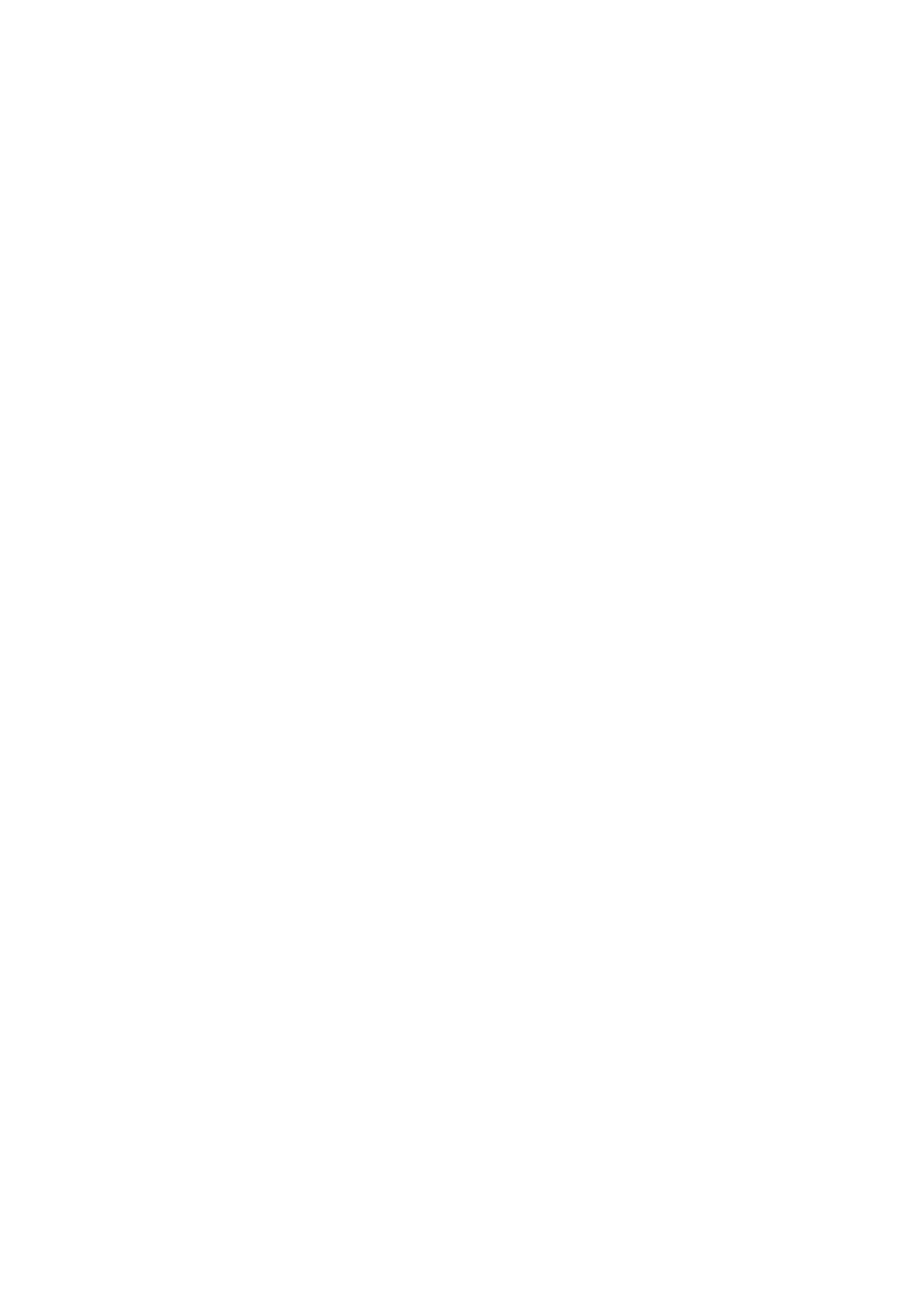Southeast Europe Leadership for Development and Integrity

# **SELDI Strategy and Action Agenda**

## **for Good Governance and Anticorruption in Southeast Europe**

seldi.net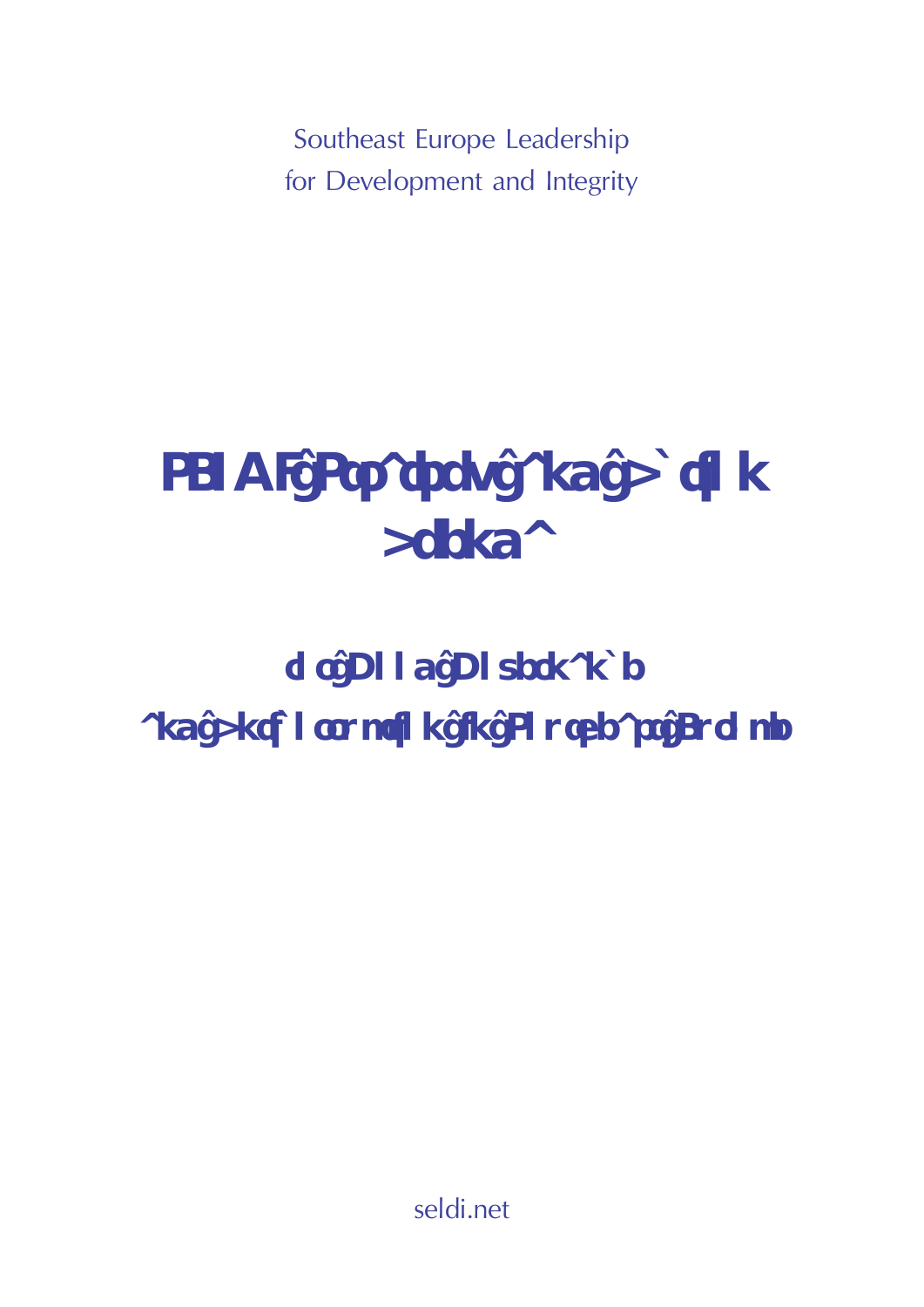*The SELDI Strategy and Action Agenda* sets the mission and the aims of the SELDI coalition until the end of 2016 and outlines the specific actions of the network. SELDI is an open initiative, constantly aiming to expand and attract civil society organisations, policy-makers, and other stakeholders, which can contribute to its goals, share experience and support good governance and anti-corruption measures in Southeast Europe.

140 anti-corruption stakeholders (Civil Society Organizations (CSOs), policy-makers, international organisations, researchers and journalists from nine countries) were consulted and provided valuable feedback for the improvement of the *SELDI Strategy and Action Agenda*.

#### **SELDI coalition founding members:**

Albanian Center for Economic Research (ACER), Albania Center for Democratic Transition (CDT), Montenegro Center for Investigative Reporting (CIN), Bosnia and Herzegovina Center for Liberal-Democratic Studies (CLDS), Serbia Center for the Study of Democracy (CSD), Bulgaria Forum of Civic Action FORCA Pozega, Serbia House of Europe (HoE), Albania Institute Alternative (IA), Montenegro Institute for Democracy 'Societas Civilis' Skopje (IDSCS), Republic of Macedonia Instituti Riinvest, Kosovo Kosovo Law Institute (KLI), Kosovo Macedonian Center for International Cooperation (MCIC), Republic of Macedonia Ohrid Institute for Economic Strategies and International Affairs, Republic of Macedonia Partnership for Social Development (PSD), Croatia Regional Anticorruption Initiative (RAI) Secretariat, Bosnia and Herzegovina "Syri i Vizionit", Kosovo Turkish Economic and Social Studies Foundation (TESEV), Turkey

#### **ISBN: 978-954-477-201-7**

2013, Southeast Europe Leadership for Development and Integrity (SELDI) **© ⊙ S ∈** Creative Commons License Attribution-NonCommercial-NoDerivs 3.0 Unported

**©**  Center for the Study of Democracy 5 Alexander Zhendov Str. 1113 Sofia tel.: (+359 2) 971 3000 fax: (+359 2) 971 2233 csd@online.bg, www.csd.bg



*This document has been produced with the financial assistance of the European Union. The contents of this document are the sole responsibility of the SELDI initiative and can in no way be taken to reflect the views of the European Union.*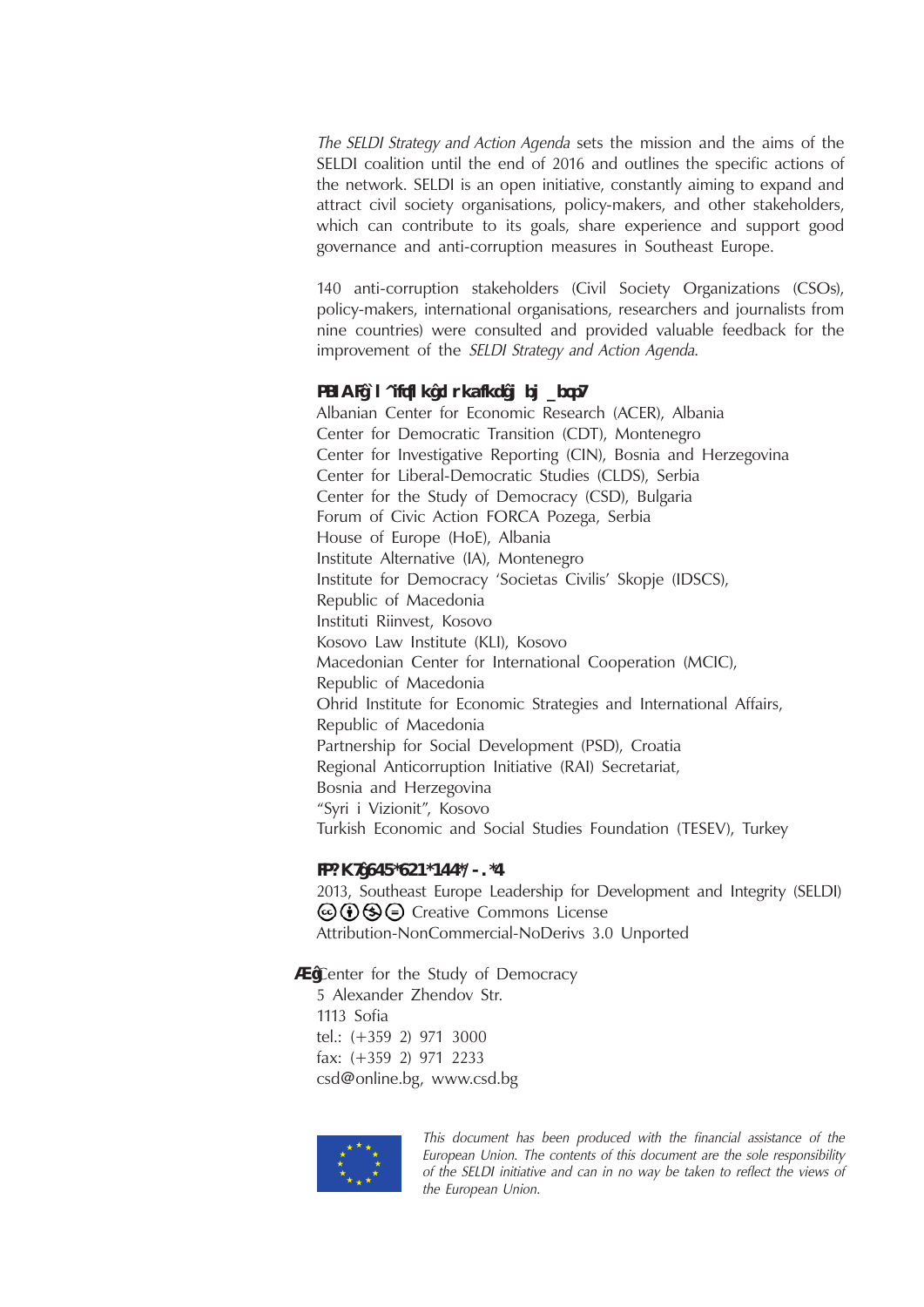## **TABLE OF CONTENTS**

| 1. |                                                          |  |
|----|----------------------------------------------------------|--|
| 2. | Southeast Europe Leadership for Development              |  |
| 3. |                                                          |  |
| 4. |                                                          |  |
| 5. |                                                          |  |
| 6. |                                                          |  |
| 7. |                                                          |  |
| 8. |                                                          |  |
| 9. | Synergies with Other EU and International Initiatives 17 |  |
|    |                                                          |  |
|    |                                                          |  |
|    |                                                          |  |
|    |                                                          |  |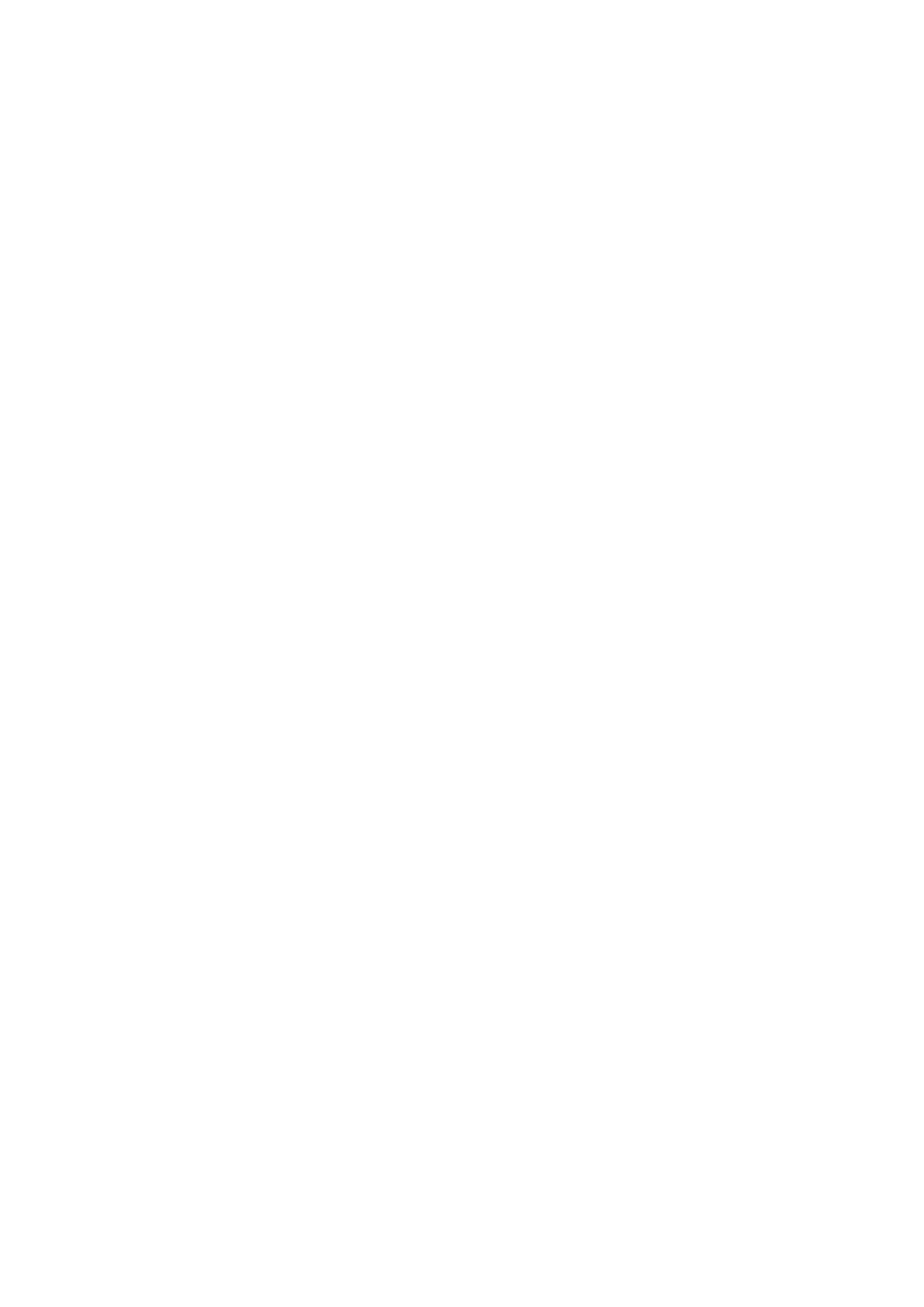## **1. Background**

Corruption is one of the most pressing issues in Southeast Europe. According to the United Nations Organisation on Drugs and Crime (UNODC) corruption is an issue of particular concern for the countries of the Western Balkans, because of its detrimental impact on their social and economic development. In 2010, on average, one in six citizens of the region has had either direct or indirect exposure to an act of bribery with a public official on a yearly basis.<sup>1</sup>

According to the Corruption Perception Index of Transparency International for  $2012<sub>i</sub><sup>2</sup>$  Albania has the highest levels of perceived public-sector corruption in Southeast Europe with a rank of 113 (from 176 countries), followed by Kosovo – at place 105, Serbia (rank 80), Bulgaria and Montenegro (both ranked at 75<sup>th</sup> place), and Bosnia and Herzegovina (rank 72). At place 54 Turkey ranks best in the region but its score still denotes that the country is perceived as "corrupt" rather than "clean" by its citizens. Countries in the region face common issues in fighting corruption. Most countries in the region have set up governmental strategies and institutions to fight corruption but enforcement remains weak.3 Based on an analysis of the European Commission (EC) reports on the association and enlargement progress of the countries in the region the following have been identified as the most **common problems in the fight against corruption in Southeast Europe**:

- **•** legislation on financing of parties not arranged or with no impact (8 countries);
- **•** dissatisfactory or problematic cooperation and coordination between institutions (6);
- **•** low investigative capacity and weak prosecution (6);
- **•** weak public procurement legislation and law enforcement (6);
- **•** low administrative capacity of public financial inspections (5);
- **•** lengthy or suspended trials, few convictions, inconsistent or dissatisfactory sentences (5);
- **•** weak monitoring mechanisms for anti-corruption policies (5), etc.

Corruption is the negation of rule of law and good governance, and an impediment to efficient law enforcement and to the effective functioning of public institutions. Concerned CSOs in the region need to find a common platform with the institutions of the state to work to prevent it. Reducing corruption requires not only relevant institution-building measures but also creating the social preconditions for establishing the rule of law. This is a daunting task for CSOs in a region strapped of

UNODC, Corruption in the Western Balkans: Bribery as Experienced by the Population, Vienna, 2011.

<sup>&</sup>lt;sup>2</sup> Transparency International, Corruption Perception Index, 2012.

<sup>3</sup> Stefanov, R., D. Hristov, Corruption in South East Europe, in: Sternad, D. and Doering T. (eds), *Handbook of Doing Business in South East Europe*, Palgrave Macmillan 2012. The numbers in the brackets denote the number of countries, in which the EC has outlined the respective issue as a problem. The total number of countries reviewed is 9.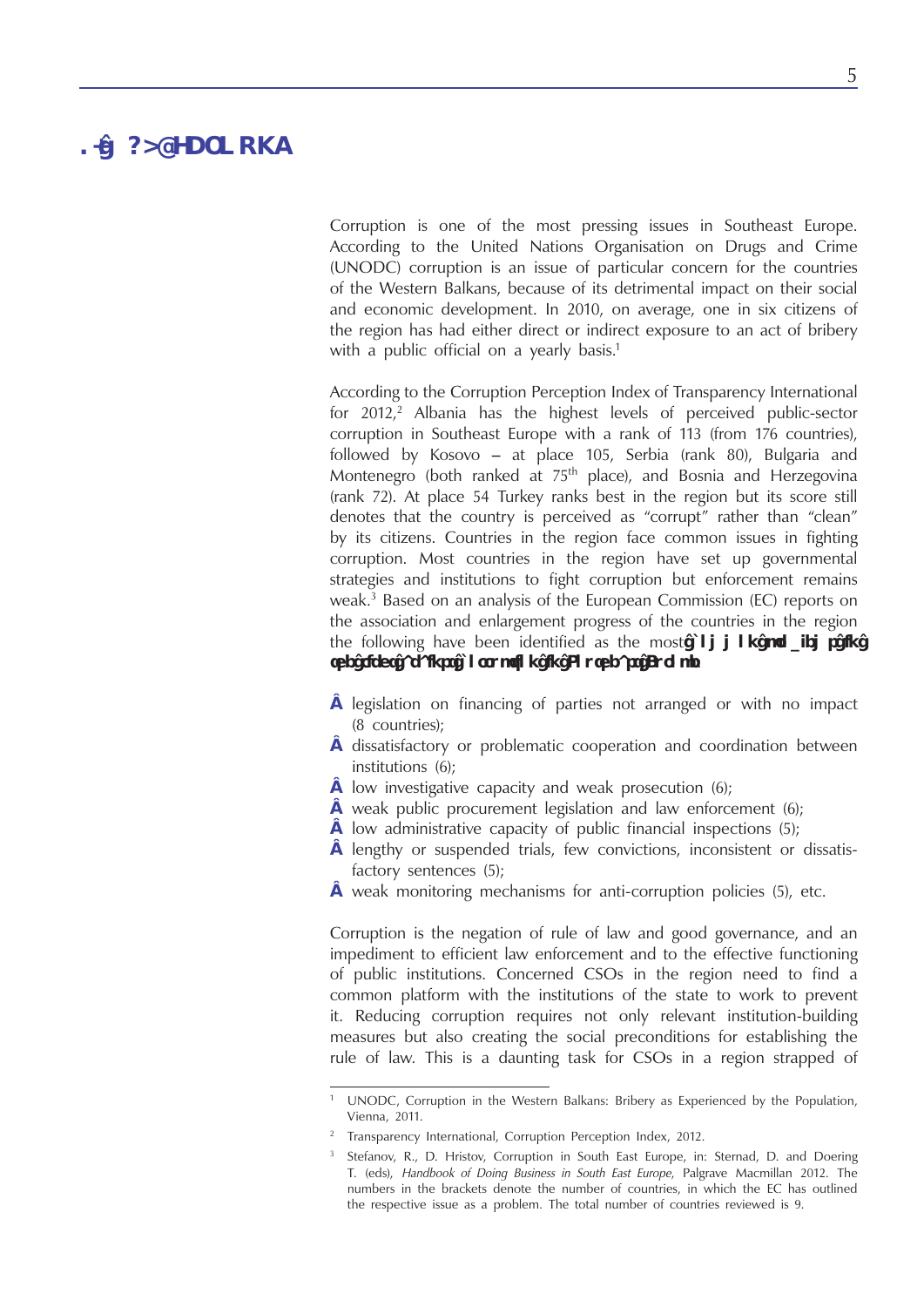public finances and low on private sector capacity and initiative. **CSOs in the region face a similar set of capacity shortfalls and problems in their developmen**t, such as:

- **•** inadequate human resources;
- **•** financial weakness;
- **•** poor management and strategic planning;
- **•** lack of information on national policies;
- **•** low levels of analytical capacity;
- **•** weak public and constituency support;
- **•** ineffective and unsustainable networks.4

There are many opportunities for cross-country learning and know-how exchange in good governance and anticorruption in the region. And the **Southeast Europe Leadership for Development and Integrity (SELDI) network** gathers the leading CSOs in the area to help build upon existing and create new opportunities for improving governance and anticorruption.

The European Union accession prospect has created an overall favourable political framework for addressing corruption in Southeast Europe. Aided by the international community and most notably by the European Commission and other European institutions, the Western Balkan countries and Turkey have undertaken a number of steps to counter corruption.

There have been many anti-corruption and good governance initiatives supported by the European Commission as well as by UNODC, the United Nations Development Programme (UNDP), the World Bank, the United States Agency for International Development (USAID), the Central European Initiative (CEI), the Regional Anticorruption Initiative (RAI), etc. A key common lesson they have all drawn has been that international pressure and funding needs to be complemented by indigenous, dynamic platforms of CSOs capable of continuously monitoring the situation, raising awareness on issues of concern, learning from regional peers and gathering coalitions of governmental, non-governmental and international partners to act on specific issues.

This *Strategy and Action Agenda* aims to establish one such platform, using as a stepping-stone the previous efforts and outputs of the Southeast Europe Legal Development Initiative in 2001 – 2002 and taking note of the efforts of transforming the Stability Pact for Southeast Europe into the Regional Cooperation Council with its Regional Anti-Corruption Initiative. The proposed strategy will also benefit from the increased attention on anti-corruption in the EU Enlargement Strategy and in the EU itself in the past decade. The European Commission (EC) has introduced in 2007 for the first time in its history a post-accession mechanism for monitoring anti-corruption progress in Bulgaria and Romania – the Cooperation and Verification Mechanism. Chapters 23 Judiciary and Fundamental Rights and

<sup>24</sup> Justice, Freedom and Security have become the linchpin of Croatia's  $\frac{4}{1}$  Sterland, B., G. Rizova, Civil Society Organisations' Capacities in the Western Balkans and Tutkey: a Comparative Summary of the Eight Country CSO Needs Assessment, TACSO, 2010.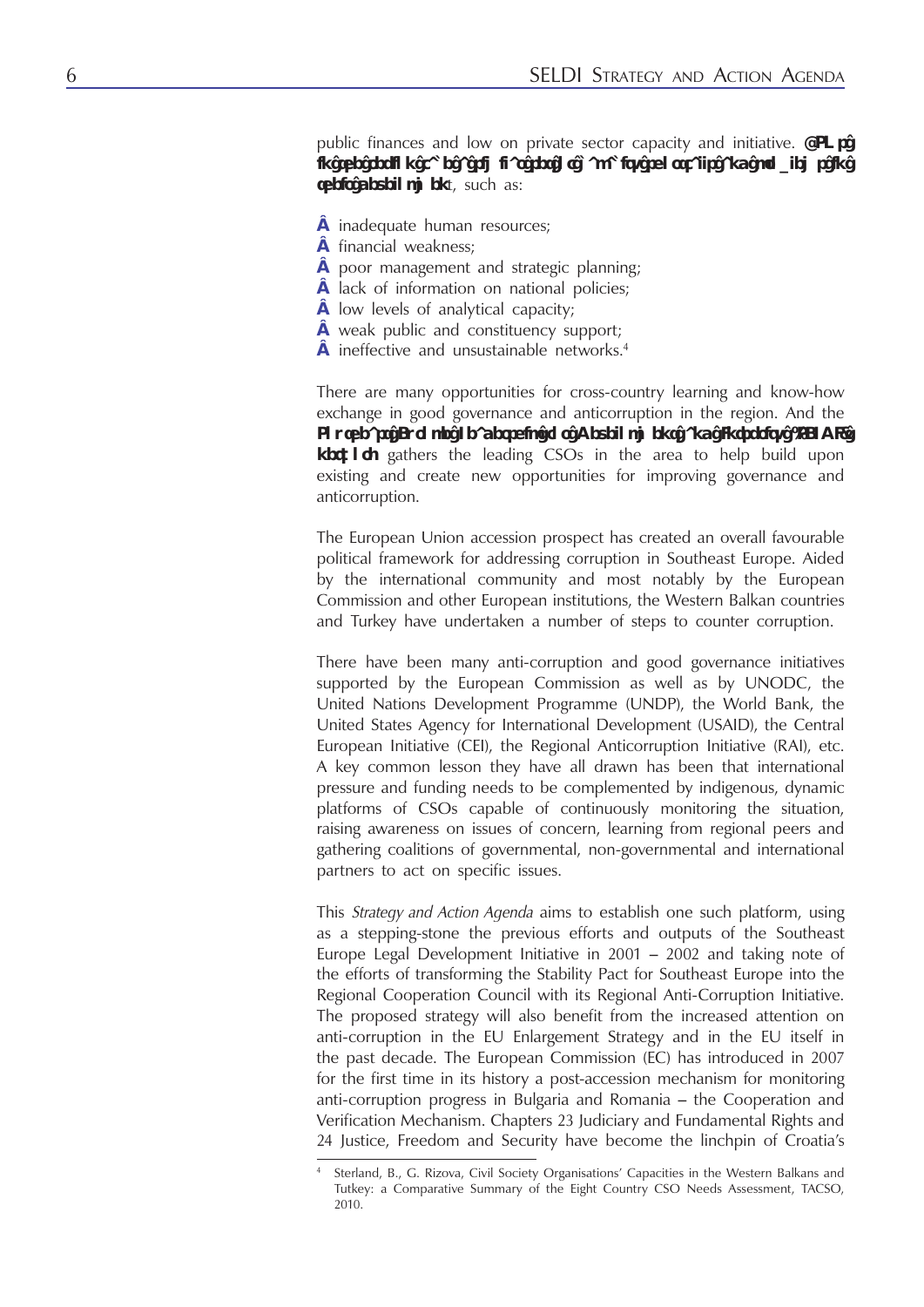

EU accession negotiations, and will remain the key focus of future accession negotiations. The fight against corruption has been identified among the key challenges in the EU Enlargement Strategies for 2011, 2012 and 2013.5 At European level the European Commission has outlined in 2011 an ambitious Communication on Fighting Corruption in the EU, which foresees the introduction of a mechanism for periodic assessment of EU States' efforts in the fight against corruption – the EU Anti-Corruption Report.6 The first report is due to appear in 2013.

## **2. Southeast Europe Leadership for Development and Integrity Network Strategy**

The *SELDI Strategy and Action Agenda* outlines the mission and sets the aims of the SELDI coalition until the end of 2016. It spells out the specific actions of the network during the upcoming two years until the end of 2014. This document will be updated as needed in the second half of 2014. SELDI is an open initiative, constantly aiming to expand and attract CSOs, policy-makers, and other stakeholders, which can contribute to its goals, share experience and support anti-corruption measures in the region.

The **SELDI founding members** include 17 CSOs from nine countries in the region:

- 1. Center for the Study of Democracy (CSD), Bulgaria coordinator
- 2. Albanian Center for Economic Research (ACER), Albania
- 3. House of Europe (HoE), Albania
- 4. Center for Investigative Reporting (CIN), Bosnia and Herzegovina
- 5. Partnership for Social Development (PSD), Croatia
- 6. Instituti Riinvest, Kosovo
- 7. "Syri i Vizionit", Kosovo

<sup>5</sup> European Commission, Enlargement Strategy and Main Challenges 2011 – 2012, COM(2011) 666 final, Brussels, 12.10.2011 and European Commission, Enlargement Strategy and Main Challenges 2012 – 2013, COM (2012), 600 final.

<sup>6</sup> Communication from the Commission to the European Parliament, the Council and the European Economic and Social Committee *Fighting Corruption in the EU*, COM/2011/0308 final.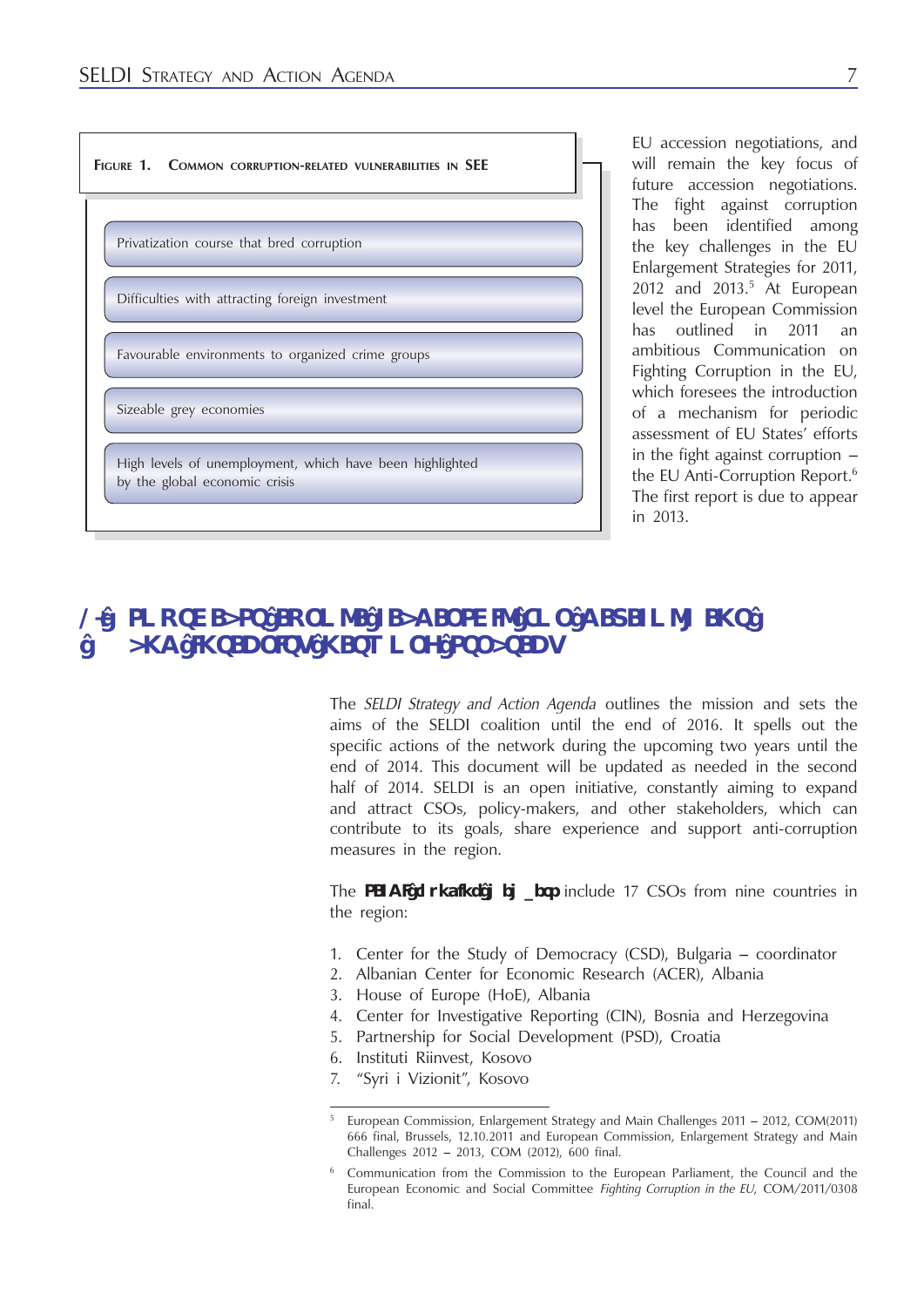- 8. Macedonian Center for International Cooperation (MCIC), Republic of Macedonia
- 9. Institute for Democracy 'Societas Civilis' Skopje (IDSCS), Republic of Macedonia
- 10. Ohrid Institute for Economic Strategies and International Affairs, Republic of Macedonia
- 11. Center for Democratic Transition (CDT), Montenegro
- 12. Institute Alternative (IA), Montenegro
- 13. Center for Liberal-Democratic Studies (CLDS), Serbia
- 14. Forum of Civic Action FORCA Pozega, Serbia
- 15. Turkish Economic and Social Studies Foundation (TESEV), Turkey
- 16. Regional Anticorruption Initiative (RAI) Secretariat, Bosnia and Herzegovina
- 17. Kosovo Law Institute (KLI), Kosovo

#### **3. Mission mISSION**

The mission of the Southeast Europe Leadership for Development and Integrity is to strengthen the capacity of CSOs in the region to collaborate, monitor and impact good governance and corruption in Southeast Europe and Turkey through public-private partnership.

## **4. Objectives**

The *SELDI Strategy and Action Agenda* aims to serve as a blueprint for the CSO coalition but also as a value statement, which can be used to attract new partners and to inform and motivate other stakeholders. The *Action Agenda* aims to boost the partnership's legitimacy and will improve its transparency and accountability. In addition the *Action Agenda* puts a focus on improving the environment for civic activism and state-civil society dialogue at regional and national level, upon which CSOs and other stakeholders will agree to act.

The **specific objectives** of the *Strategy and Action Agenda* are:

- **•** to build an anti-corruption and good governance **coalition** of likeminded CSOs in Southeast Europe;
- **•** to enhance CSO **capacity, knowledge and commitment** to provide analysis, monitoring and advocacy on policy, measures and reforms related to good governance and anti-corruption and to boost CSO cooperation and understanding beyond the national and regional levels;
- **•** to promote the **state-civil society dialogue** and improve the environment for civic activism at regional and national level;
- **•** to contribute to an enhanced **cross-country public/civic support** for and participation in good governance and anti-corruption measures;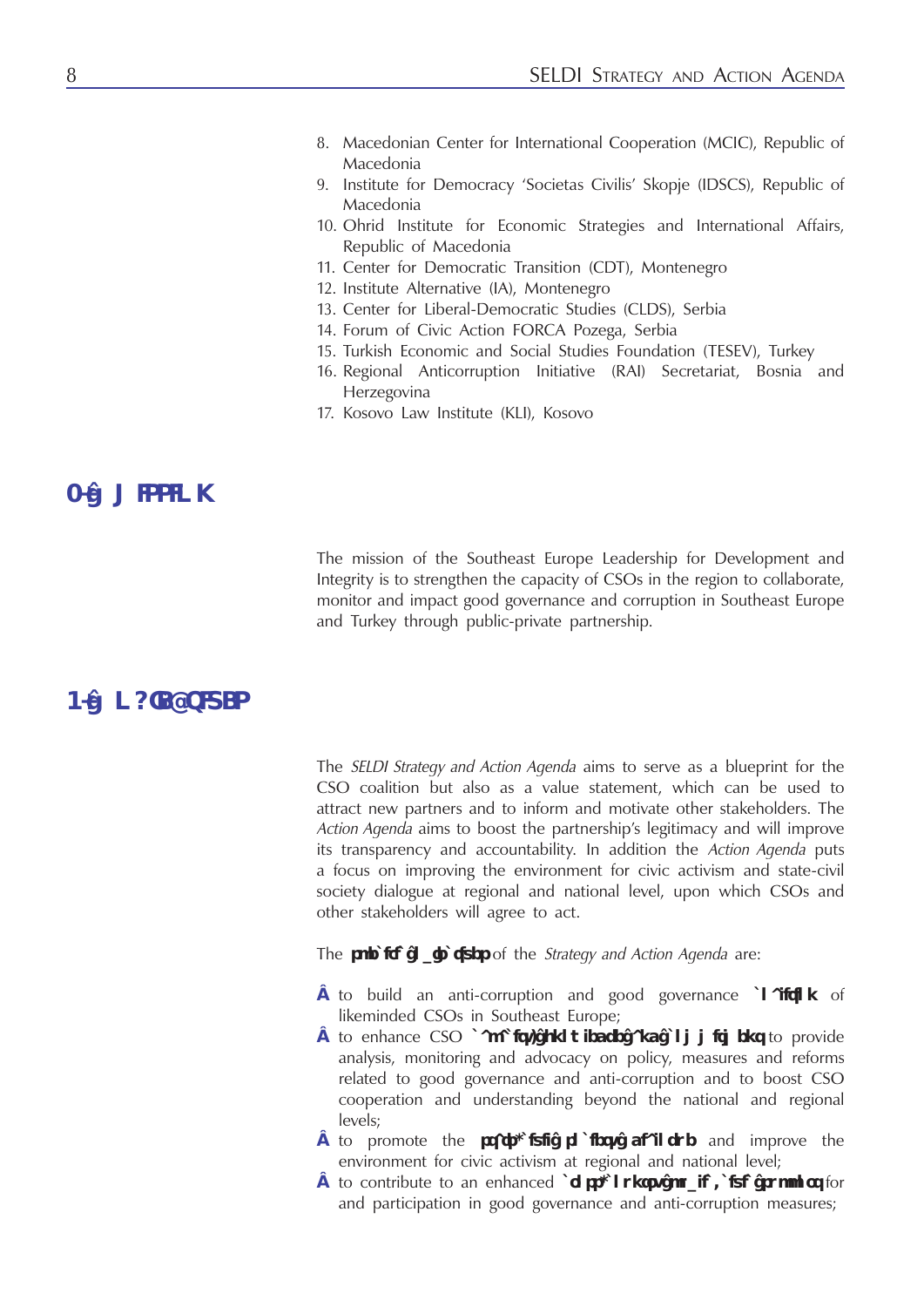**•** to help the **CSOs themselves** to improve their legitimacy, transparency and accountability.

## **5. Tools**

The *Strategy and Action Agenda* is based on three main pillars:

- **• Institution building**: setting up the CSO coalition through the development and endorsement of the current *CSO Strategy and Action Agenda* and the constitution of the governance structures of the CSO coalition – the Steering Committee and the International Advisory Board. CSD will act as a secretariat to the initiative. The interaction between the coalition members will be operationalised through:
	- o participation in SELDI events;
	- o consultation on the main advocacy outputs national and regional anti-corruption reports; and
	- o outreach, including through the web site and the media.
- **Watchdog**: implementing a biannual round of the *Corruption Monitoring System (CMS)*. The CMS has been designed and developed by the Center for the Study of Democracy. The CMS was the first of its kind in post-socialist countries to combine significant research resources and powerful anticorruption potential. The purpose of the CMS is to measure the level of corruption in a country, as well as to identify related public perceptions, opinions, and expectations. The CMS was first put to use in 1998 and one of its notable benefits is the accumulation of data on the structure and dynamics of corrupt practices in Bulgaria and in Southeast Europe. It has several important advantages:
	- o Coherence with the UN victimization approach to measuring administrative corruption levels;
	- o Reliance on diverse sources of information and combining quantitative and qualitative methods for monitoring and assessment;
	- o Use of nationally and internationally established methods and indicators for assessment of the actual spread of corruption and its public perception;
	- o Dynamic comparability of the monitoring findings regarding the scope, areas, and forms of corruption.

The CMS is described in Annex 2. A detailed outline of the CMS methodology can be found in *Clean Future. Anti-Corruption Action Plan for Bulgaria. Monitoring. Corruption Assessment Indexes*, Center for the Study of Democracy, Sofia, 1998, and in *Crime without Punishment: Countering Corruption and Organized Crime in Bulgaria*, Center for the Study of Democracy, Sofia, 2009.

The CMS will provide the main input into national *Corruption Assessment Reports,* the *Regional Anti-Corruption Report,* as well as for the policy brief series *Good Governance in SEE*.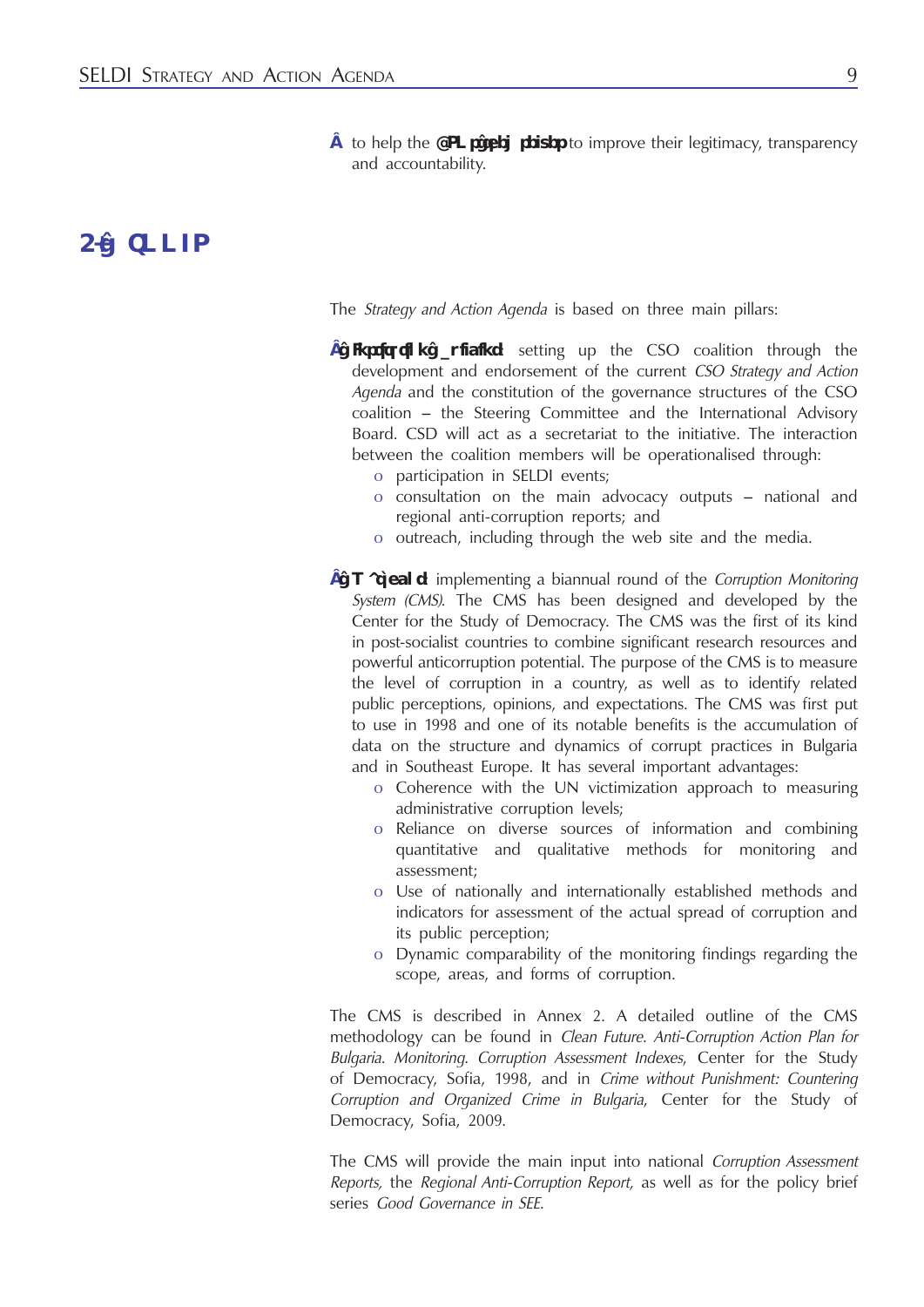**• Advocacy**: the initiative foresees public consultations on possible anticorruption measures and awareness raising on a regional scale, through high-profile events, press-conferences, policy briefs, and reports. Each event will be used to gather stakeholders to move forward along the *Action Agenda*.

## **6. Actions**

## **Action Line 1: Coalition Building, Networking and Stakeholder Consultations**

- **• Setting up the CSO coalition governance**: Steering Committee (SC) and International Advisory Board on Good Governance and Anti-Corruption.
- **reaching out to other CSO coalitions** in SEE to enable broader CSO, stakeholder and citizen relations. Ensuring a high degree of awareness and collaboration will guarantee higher recognition on the side of governmental institutions for the value of the CSOs' participation in the reform process.
- **• Stakeholder consultations** on the *Strategy and the Action Agenda* will be conducted through sending out the draft document to a predefined list of stakeholders (CSOs, government, public administration, and international organisations). CSO coalition members will also embark on **open consultations** or **crowdsourcing** ideas from the wider community.

## **Action Line 2: Capacity Building**

- **• Setting up of training materials and a methodological pack** on the *Corruption Monitoring System* based on available toolkits and reports.
- **Holding a corruption monitoring capacity building workshop**, to train the CSO coalition members in corruption monitoring methods, present practical examples and prepare the CSOs for carrying out corruption surveys and presenting the results to policy-makers, the media and other stakeholders.

## **Action Line 3: Corruption Diagnostics and Monitoring**

**• Gathering of available data and information** on: (a) mechanisms of corrupt practices that need to be further analysed and surveyed; (b) the effectiveness of the efforts of the government to combat corruption and country-specific problems that need to be addressed; (c) specific needs for change in the anticorruption policy design and anticorruption legislation in order to better structure the project's strategy and focus of future reports and policy recommendations; (d) focus on country-specific problems, as well as the methodology to make the main data and results more targeted and relevant, if necessary.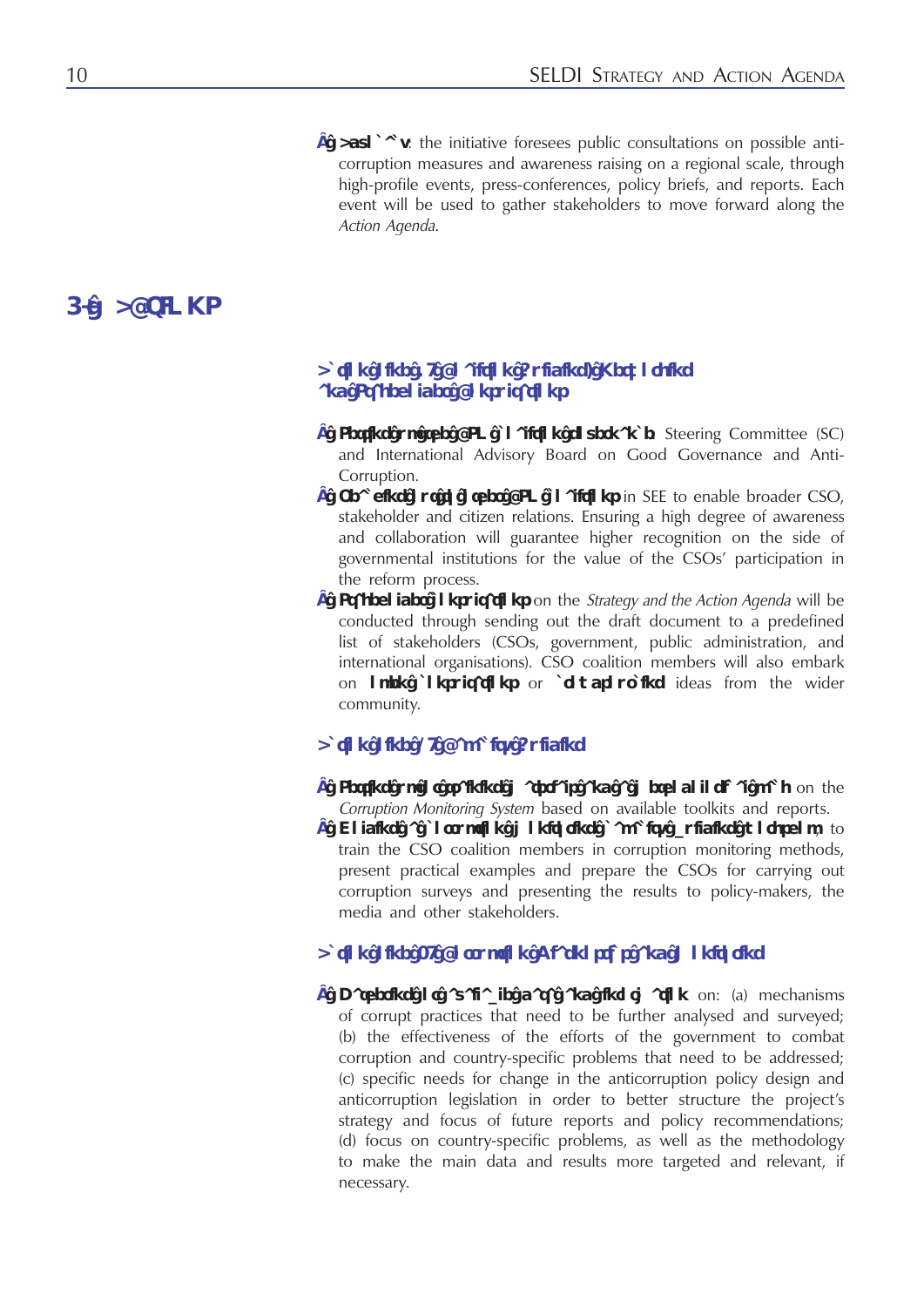- **• Desk research** to complement the *Corruption Monitoring System (CMS)*. It will aim to research and analyse in depth the data and information gathered in the previous step. It will identify policy and legislative shortcomings and needs, latest developments and best practices, possible policy recommendations. The research will produce a **report on the key good governance and anti-corruption gaps identified**. The desktop research will complement the results of the *Corruption Monitoring System* and will be used to inform the national *Corruption Assessment Reports (CARs)* as well as the *Regional Anti-Corruption Report (RAR).*
- **• Corruption diagnostics carrying out corruption monitoring** through the *Corruption Monitoring System* in all coalition countries to identify corruption trends and hotspots. The monitoring will reveal the level of corruption victimisation, corruption pressure from the public administration, acceptability of and susceptibility to corruption, as well as expectations on the prospects of success in fighting corruption.

## Action Line 4: Support for Data-Driven policy making **and Advocacy**

- **•** Based on the desktop research and the results of the CMS SELDI will produce country specific *Corruption Assessment Reports*. The *Corruption Assessment Reports* will present a comprehensive and unique policy document for each country. The draft findings of the reports will be **consulted with relevant national and regional stakeholders** to help bring together both public and private perspectives in a consensus building effort. The CARs will be finalised taking into consideration the provided stakeholder feedback. This will form an additional facet of the advocacy efforts of the coalition.
- **•** National CARs will then be summarized in the *Regional Anti-Corruption Report*. The latter will be published and distributed in the coalition countries. A special chapter of the report will discuss measures for improving the environment for civic activism and state-civil society dialogue at regional and national level in the area of good governance and anti-corruption. The report will also follow up on the issues outlined in the *Action Agenda*.
- **•** CARs and the RAR will be focused on the main anti-corruption issues, national and regional institutional and legislative anti-corruption gaps and necessary measures along the following **topics**:
	- o Creating a favorable institutional and legal environment for curbing corruption;
	- o Measures for improving the environment for civic activism and state-civil society dialogue at regional and national level in the area of good governance and anti-corruption;
	- o Reforming the Judicial System;
	- o Curbing Corruption in the Economy;
	- o Enhancing Civic Control in the Fight Against Corruption;
	- o Changing Public Perceptions of Corruption;
	- o International Cooperation.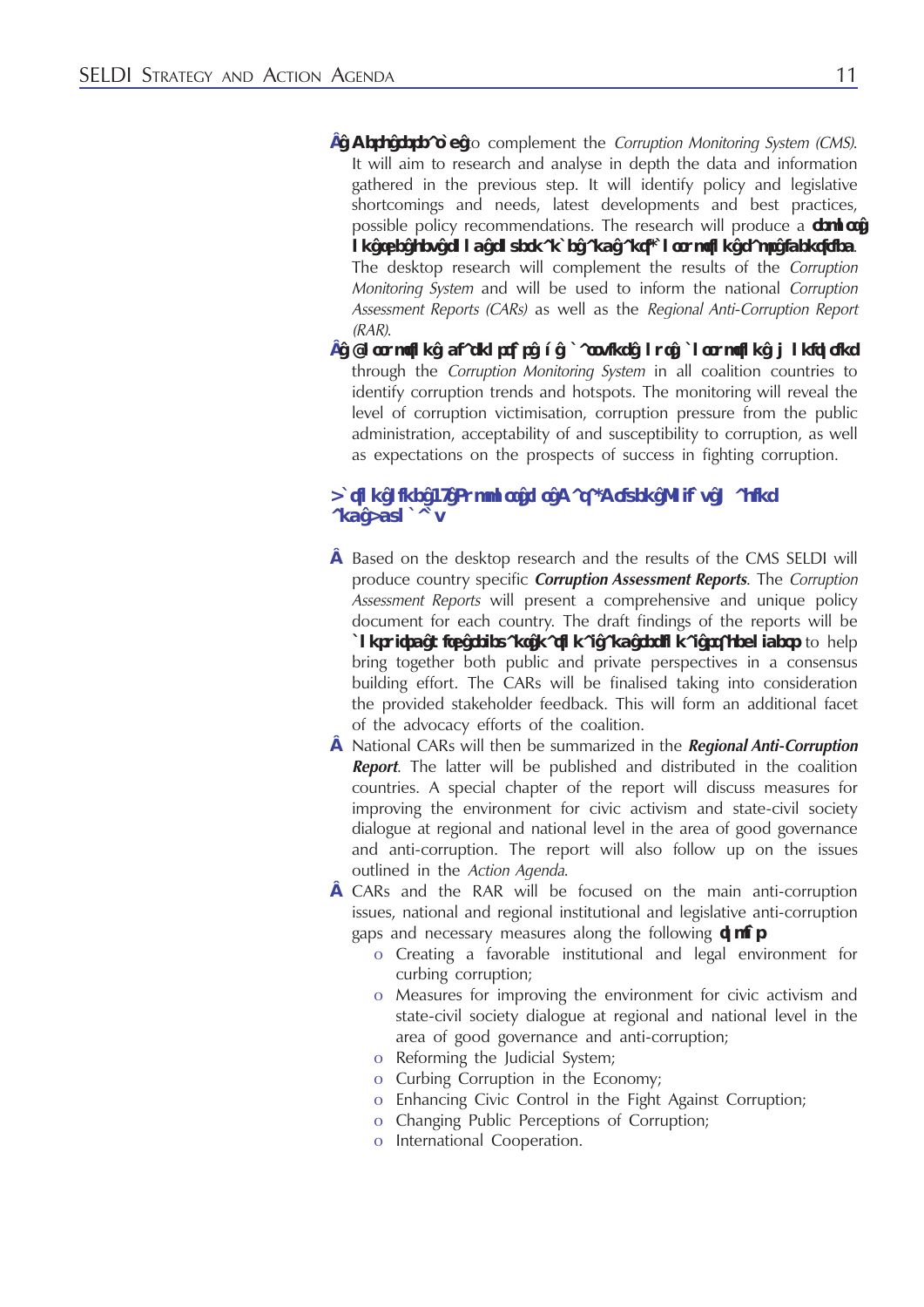#### **Action Line 5: Advocacy and Outreach**

SELDI will organise a number of events, aiming to exchange best practices, present policy recommendations and increase public awareness with regard to corruption and anti-corruption in the region:

- **Inception conference**, including a policy workshop and the first Steering Committee meeting, will serve for final consultations and approval of the *Strategy and Action Agenda*.
- **Policy and advocacy workshop** and the second Steering Committee meeting with gather CSOs and other stakeholders to discuss and endorse initial findings in the national reports and the *Regional Anti-Corruption Report (RAR).* The discussion will have as focus the most pressing issues identified, including such topics as: public procurement and concessions, corruption in the customs, corruption in the police, etc. Special attention will be devoted to measures for improving statecivil society dialogue and the environment for civic activism.
- **Closing conference/regional good governance and anticorruption policy forum** will have as objective the sharing of the experience gathered during the implementation of the initiative in its first two years, and discuss follow up activities. The event will serve as a platform to exchange experience, best practices and to present the main findings and policy recommendations elaborated as result of the implementation of the regional *Corruption Monitoring System*. The forum will be the closing advocacy event in the first bi-annual cycle of monitoring, analysis and advocacy and will endorse the findings of the RAR. Stakeholders will assess progress in implementing the *Action Agenda* and will identify the main areas requiring further attention.

#### **Action Line 6: Public Awareness**

The public awareness campaign will be implemented by all coalition members through:

- **•** High-profile events, complemented with press conferences with stakeholders and media, and media articles. Press releases will be distributed at all key events of SELDI.
- **•** Setting up virtual working groups around the most relevant good governance and anti-corruption topics for the region and the elaboration of a policy brief series *Good Governance in SEE*.
- **•** Update and publicity through the SELDI website.

## **7. Organisational and Knowledge Excellence**

#### **Organisational Excellence**

SELDI achieves **organisational excellence** through:

**•** Pooling together the **resources** of its 17 partner CSOs who share similar values and are deeply involved in good governance and anti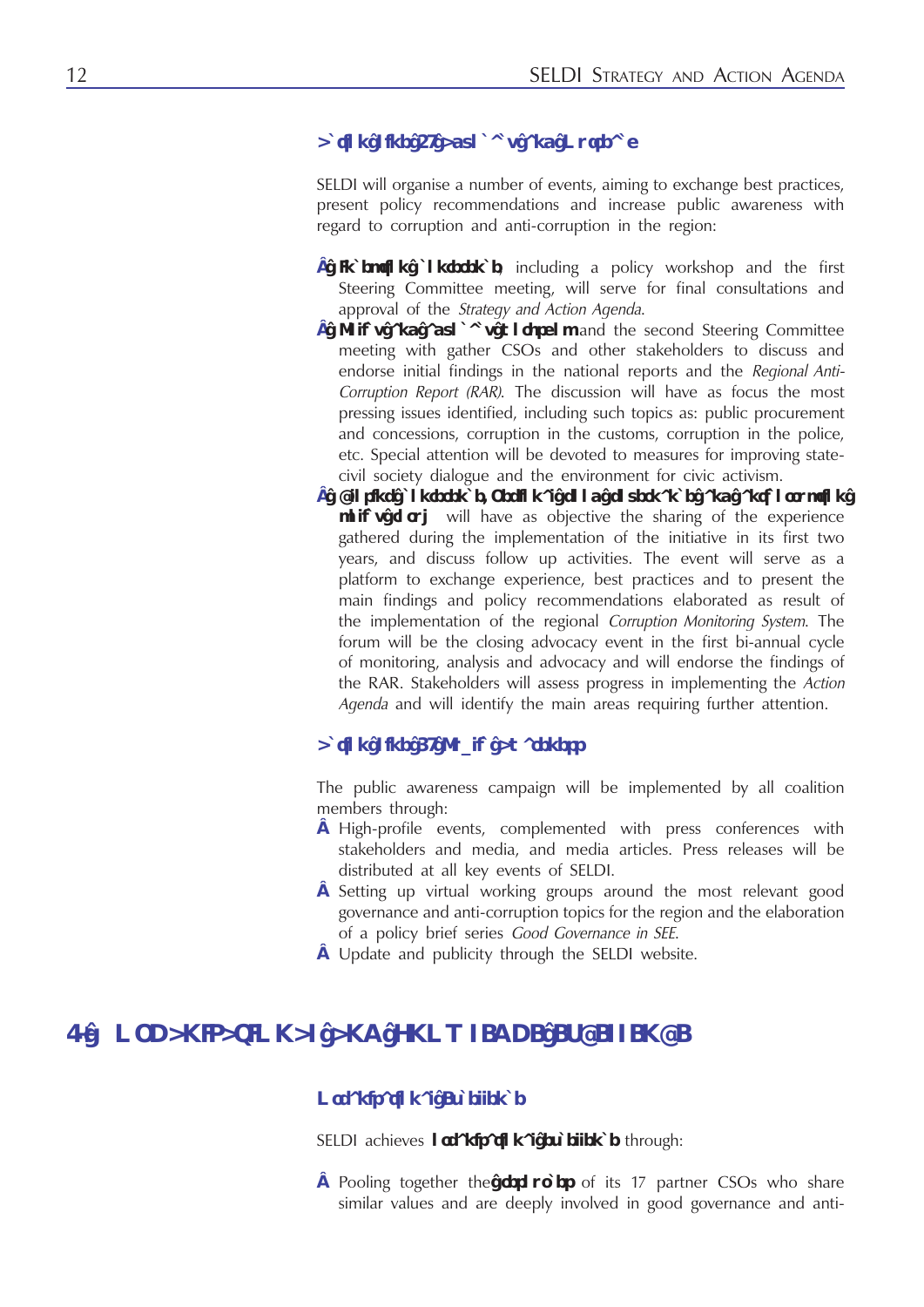corruption at national level. The diversity of the partners, which include both established, elite CSOs and local, grassroots organisations will enable the coalition to interact easily with and attract other stakeholders;

- **•** Relying on the prior **partnership experience** of its members. The strategy rests upon, and partially replicates the successful best practices of Bulgaria's anti-corruption initiative *Coalition 2000* as well as the regional CSO capacity building initiative *Southeast European Legal Development Initiative.* The core CSO coalition partners have worked together in the past in the area of good governance and anti-corruption and have proven track record and experience in the area.
- **•** Employing an **institutional approach** to stakeholder consultations and advocacy. It can be summarised as follows:
	- **o Multi-country beneficiary group**, justified in terms of the disconcerted national efforts in the region in the area of improving governance and curbing corruption;
	- **o Innovative approach** in bringing public and private sector institutions to work together on democratic reform issues, specifically anti-corruption and good governance;
	- **o New regional institutional platform** the *Regional Anti-Corruption Report* and the Regional Good Governance and Anti-Corruption Forum for co-operation on good governance and anti-corruption.
- **•** An **open governance structure** that allows the utilisation of additional expertise by various external experts and stakeholders, management and coordination of all expert teams from the multiple CSO partners at local level, accountability and monitoring of the quality of work and its timely delivery according to the time-schedule. The proposed governance structure allows both interdependence between partners and relative freedom to organise their resources and time according to their needs and the local demands.
- **•** Providing multiple **venues and opportunities for advocacy** and awareness. The bi-annual work cycle of the coalition is framed by two major advocacy opportunities. SELDI's documents and events will provide transparent account of what has been planned in the beginning and what has been achieved in the end, including in the area of improving the environment for civic activism and state-civil society dialogue at regional and national level. More importantly, as they will be endorsed by both CSO and other stakeholders, they will improve mutual understanding and trust between state and civil society.
- **• Tapping into existing resources at regional level**. Involving RAI, the regional inter-governmental anti-corruption body, into the initiative will provide an indispensable venue for collaboration with national and regional public stakeholders. It will also contribute to the sustainability of the initiative and its wider and better outreach.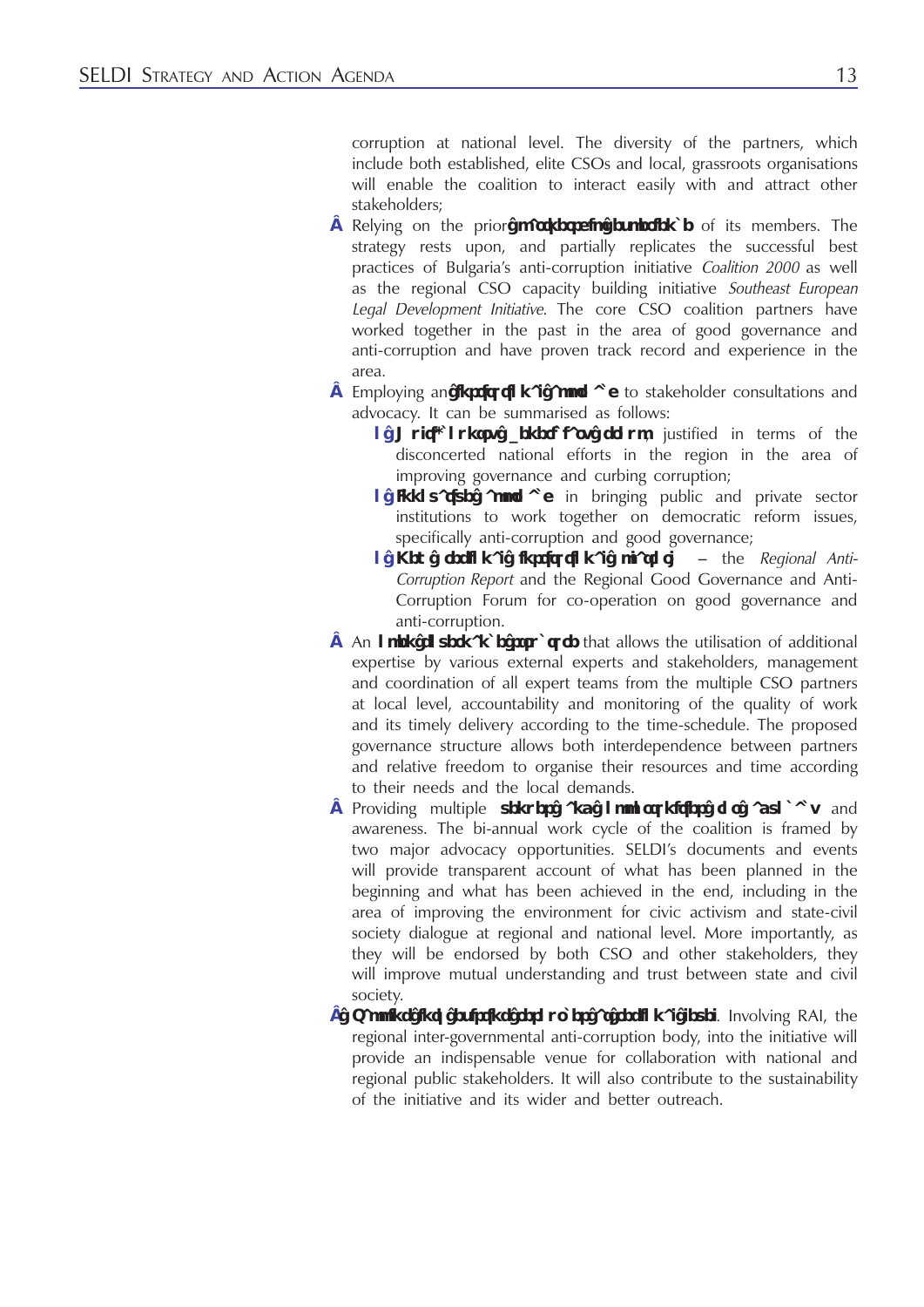## **Knowledge Excellence**

SELDI achieves **knowledge excellence** through:

- **•** Employing the **state of the art** *Corruption Monitoring System* to analyse corruption and anti-corruption progress in the region, which will provide the coalition with strong metrics to advocate for needed changes and to raise awareness on specific policy solutions. Reliable monitoring data will back up the watchdog function of the coalition and increase its legitimacy among other stakeholders and the general public. It will also provide the CSO community, but also national and international policy makers with an instrument to monitor anticorruption progress and diagnose the most problematic sectors or areas in need of intervention. The data will empower the organisations involved in the process: they will obtain a relevant analytic description of the situation (making it possible to draft appropriate anti-corruption action plans and strategies) and strong justification that corruption is a problem worth political and civil society attention. Producing the corruption diagnostics reports at the regional level reinforces the potential of the coalition of CSOs to act as an effective regional civil society unit.
- **•** Combining **diversity of skills** and comprehensive knowledge. SELDI bridges one of the most serious knowledge gaps in the region in the area of good governance and corruption – between theoretical, desktop knowledge and practical, on the field experimentation. Fusing the two will produce a potent and credible narrative to influence public debate and to impact the policy and decision making process on anti-corruption and good governance in Southeast Europe.
- **•** Producing **executive, policy statements** in the form of reports and briefs, which outline the main knowledge findings in plain language for citizens, policy-makers and the media to grasp. Written statements have the benefit of storing and transmitting knowledge effectively across time and geography, which will allow better stakeholder consultations and peer review.
- **•** Ensuring **rigorous peer review and public endorsement** procedures. The gathering of an International Advisory Board will ensure that all policy reports and briefs delivered by SELDI receive the highest possible scrutiny and peer review feedback. In addition, the texts of the *Action Agenda* and the *Regional Anti-Corruption Report* will be consulted in advance with major stakeholders to ensure adequate buy-in and public endorsement of and agreement upon the policy recommendations provided. These two quality assurance processes have proven one of the most potent tools for strengthening the capacity for analysis and advocacy.
- **•** Applying a **regional approach**. The coalition will not only pinpoint the key challenges in each country, but, more importantly, will identify the problematic areas, which represent the greatest threat for the development of Southeast Europe. Cross-country comparisons and the regional perspective provide powerful learning opportunities and incentives for excellence on national level. This framework of mutual sharing and assistance will initiate a constant exchange of ideas, will strengthen the spirit of cooperation among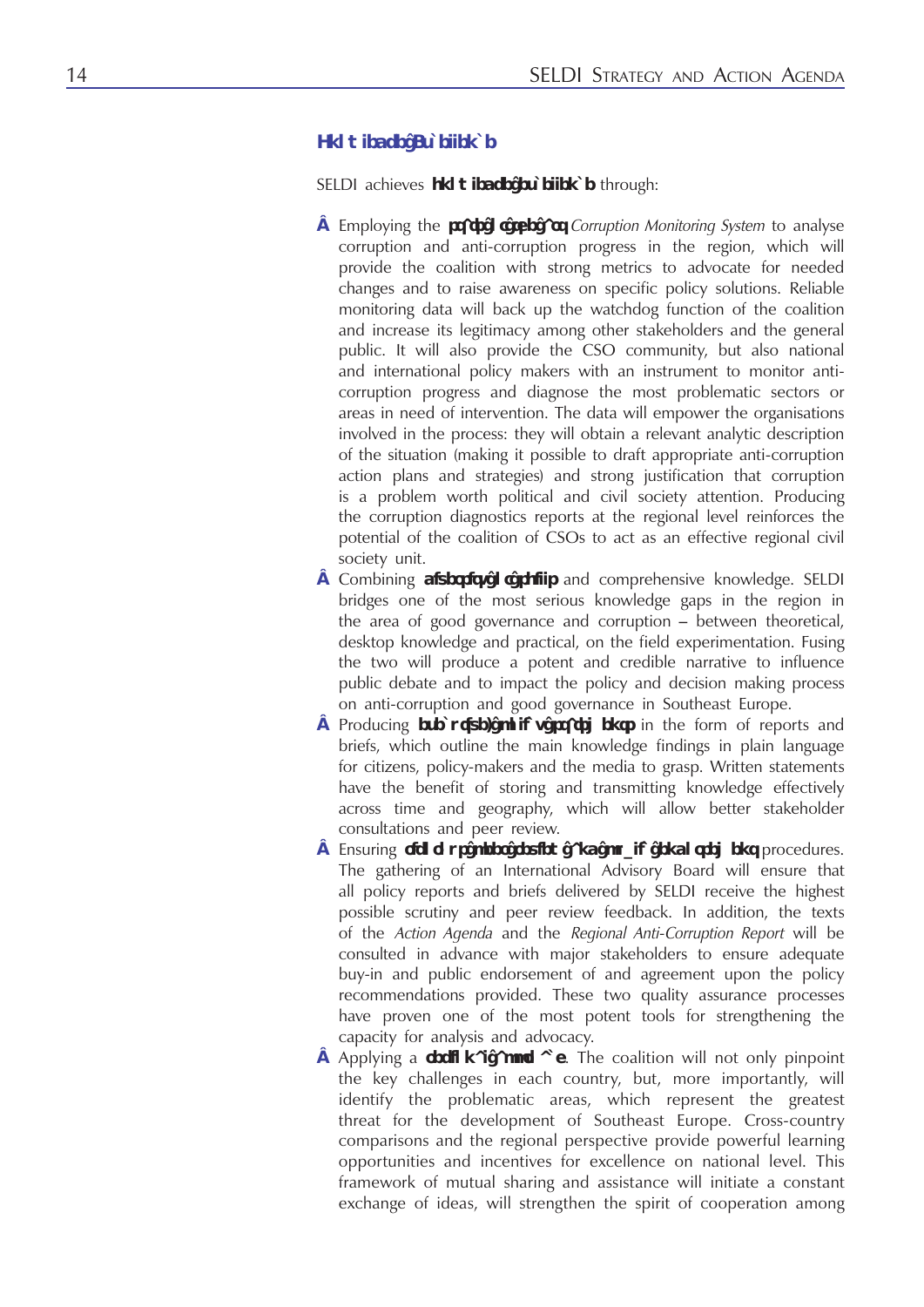the SELDI`s partners and will result in plausible and effective policy recommendations for the region.

## **8. SELDI Governance**

SELDI has been founded by a group of 15 civil society partner organisations and 2 associated partners from Southeast Europe. Together they employ more than 180 staff – potentially the biggest anti-corruption and good governance think and action tank in the region. Partner organisations serve as "network mobilisers" liaising with other stakeholders and CSOs. SELDI is part of a larger network of 18 networks supported under the Civil Society Facility of the EU's Instrument for Pre-Accession Assistance, which provides a large potential for further synergies in countering corruption in the region.

The three key elements of the SELDI governance structure are:

- **Steering Committee**, which includes representatives from all coalition members. The Steering Committee is the prime decision-making body in order to ensure an efficient management of the coalition. It will meet at least once annually.
- **International Advisory Board** of established regional and international anticorruption leaders, who will provide strategic guidance and advice;
- **Secretariat,** which will ensure SELDI's institutional anchor.



On substantive level, each coalition member will be involved in a **bi-annual**  monitoring and policy cyde, culminating in the Regional Good Governance and Anti-Corruption Policy Forums, which will endorse the *Regional Anti-Corruption Report*. This two-tracked participation will ensure high transparency and accountability of the coalition. It will be complemented by stakeholder consultations and citizens' involvement throughout the SELDI's duration.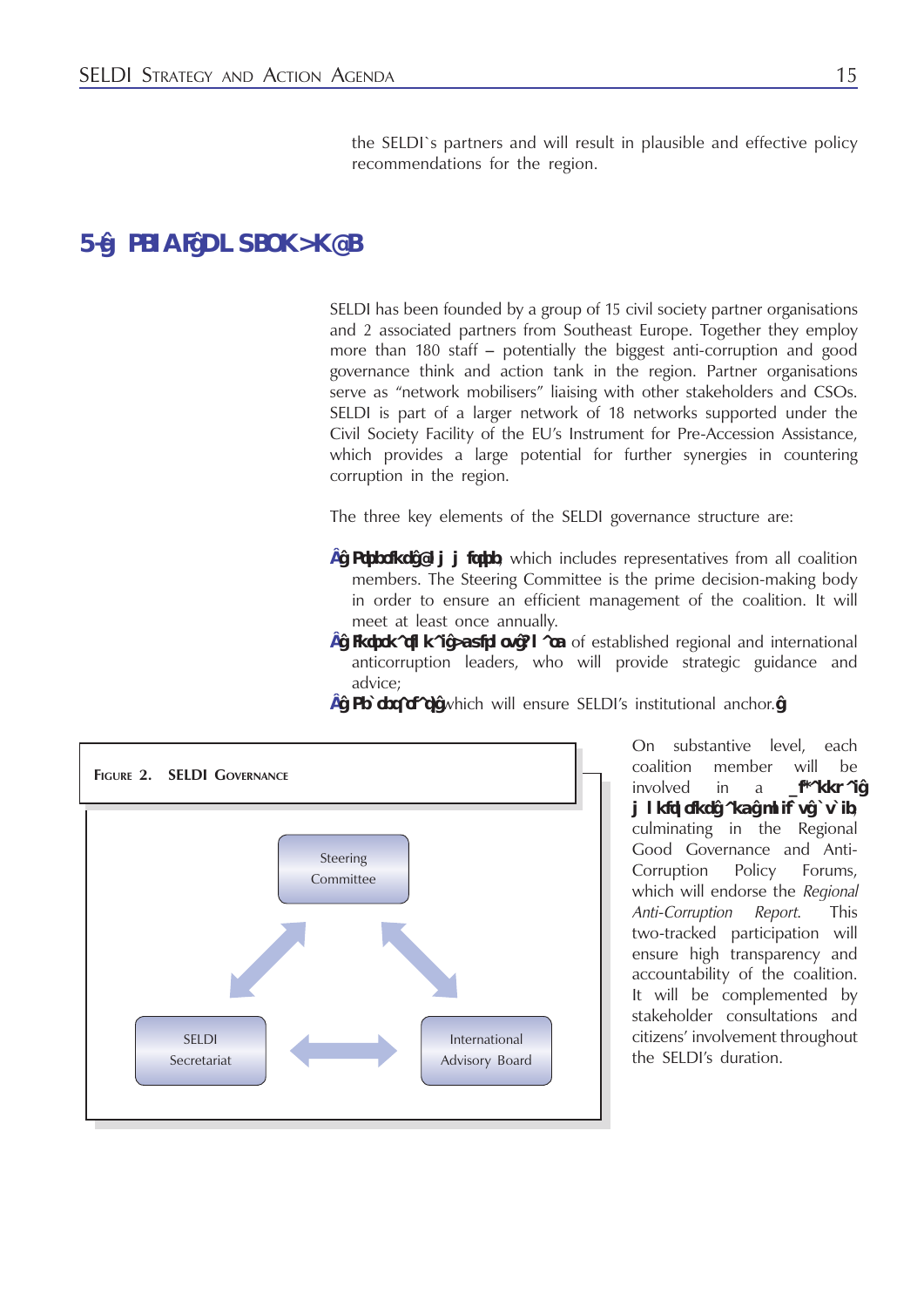#### **Table 1. Key government anti-corruption stakeholders by country**

| Country                   | Government Institution(s)                                                                                                                                                                                                                                                                                                                                                                                                                                                                                                                                                                                                                                              |
|---------------------------|------------------------------------------------------------------------------------------------------------------------------------------------------------------------------------------------------------------------------------------------------------------------------------------------------------------------------------------------------------------------------------------------------------------------------------------------------------------------------------------------------------------------------------------------------------------------------------------------------------------------------------------------------------------------|
| Albania                   | Department of Internal Administrative Control and Anti-Corruption, Council of<br>Ministers; Joint Investigative Units - Tirana and 6 others; High Inspectorate for<br>Declaration and Audit of Assets.                                                                                                                                                                                                                                                                                                                                                                                                                                                                 |
| <b>Bulgaria</b>           | Commission<br>for Prevention and Counteracting Corruption;<br>Parliamentary<br>Commission for Counteracting Corruption; Supreme Judicial Council's Commission<br>for Counteracting Corruption; Commission for Establishing of Property Acquired<br>from Criminal Activity; Specialized Prosecution Office and Court on Corruption<br>and Organised Crime.                                                                                                                                                                                                                                                                                                              |
| Bosnia and<br>herzegovina | Department for Combating Organized Crime and Corruption, Ministry of<br>Security; Agency for the Prevention of Corruption and Coordination of the Fight<br>against Corruption (not yet fully operational); Department for Organized Crime,<br>Corruption and White Collar Crimes of the Prosecutors' office.                                                                                                                                                                                                                                                                                                                                                           |
| Croatia                   | National Council for the Monitoring of the Implementation of the Anti-Corruption<br>Measures; Committee for the Monitoring of the Implementation of Anti-corruption<br>Measures; Anti-corruption Department, Ministry of Justice; The State Attorney's<br>Office/Office for Prevention of Corruption and Organized Crime; National Police<br>Office for Suppression of Corruption and Organized Crime; Court departments<br>for dealing with corruption and organized crime cases; The State Commission for<br>Supervision of Public Procurement Procedure; The Commission for the Prevention<br>of Conflict of Interest; Government Office for Cooperation with NGOs. |
| Fyr macedonia             | Public Prosecutor's Office and the Basic Public Prosecutor's Office for the Fight<br>against Organised Crime and Corruption; State Commission for Prevention of<br>Corruption; Anti-Corruption Unit within the Organized Crime Department of the<br>Ministry of Interior; State Audit Office; Ministry of Justice; Cross Sector Body<br>for Coordination of Activities in Fight Against Corruption in the Republic of<br>Macedonia; Broadcasting Council; State Election Commission.                                                                                                                                                                                   |
| montenegro                | Directorate for Anti-Corruption Initiative; Commission for Prevention of Conflict<br>of Interest; Special Prosecutor for Organised Crime, Corruption, Terrorism and<br>War Crimes; Tripartite Commission for Corruption and Organised Crime; State<br>Audit Institution; State Election Commission (Financing of Political parties);<br>Parliamentary Committee for Anti-Corruption.                                                                                                                                                                                                                                                                                   |
| Serbia                    | Anti-Corruption Agency; Anti-corruption Council; departments for corruption<br>offences within the Police and the Public Prosecutor's Office; State Audit<br>Institution; State Commission for Protection of Bidders' Rights; Commissioner for<br>Information of Public Interest and Personal Data Protection; the Police; Ministry<br>of Interior; Public Procurement Office; Administrative Court; Administration for<br>Prevention of Money Laundering at the Ministry of Finance and Economy.                                                                                                                                                                      |
| kosovo                    | Anti-Corruption Agency; European Special Representative; Kosovo anti-corruption<br>Task Force; Office of the State Prosecutor.                                                                                                                                                                                                                                                                                                                                                                                                                                                                                                                                         |
| <b>Turkey</b>             | Executive Committee for Increasing Transparency and Fighting Corruption;<br>Committee of Ministers on Anti-Corruption Policy; Prime Ministry Inspection<br>Board; Ethics and Reputation Association of Turkey; Hacettepe University.                                                                                                                                                                                                                                                                                                                                                                                                                                   |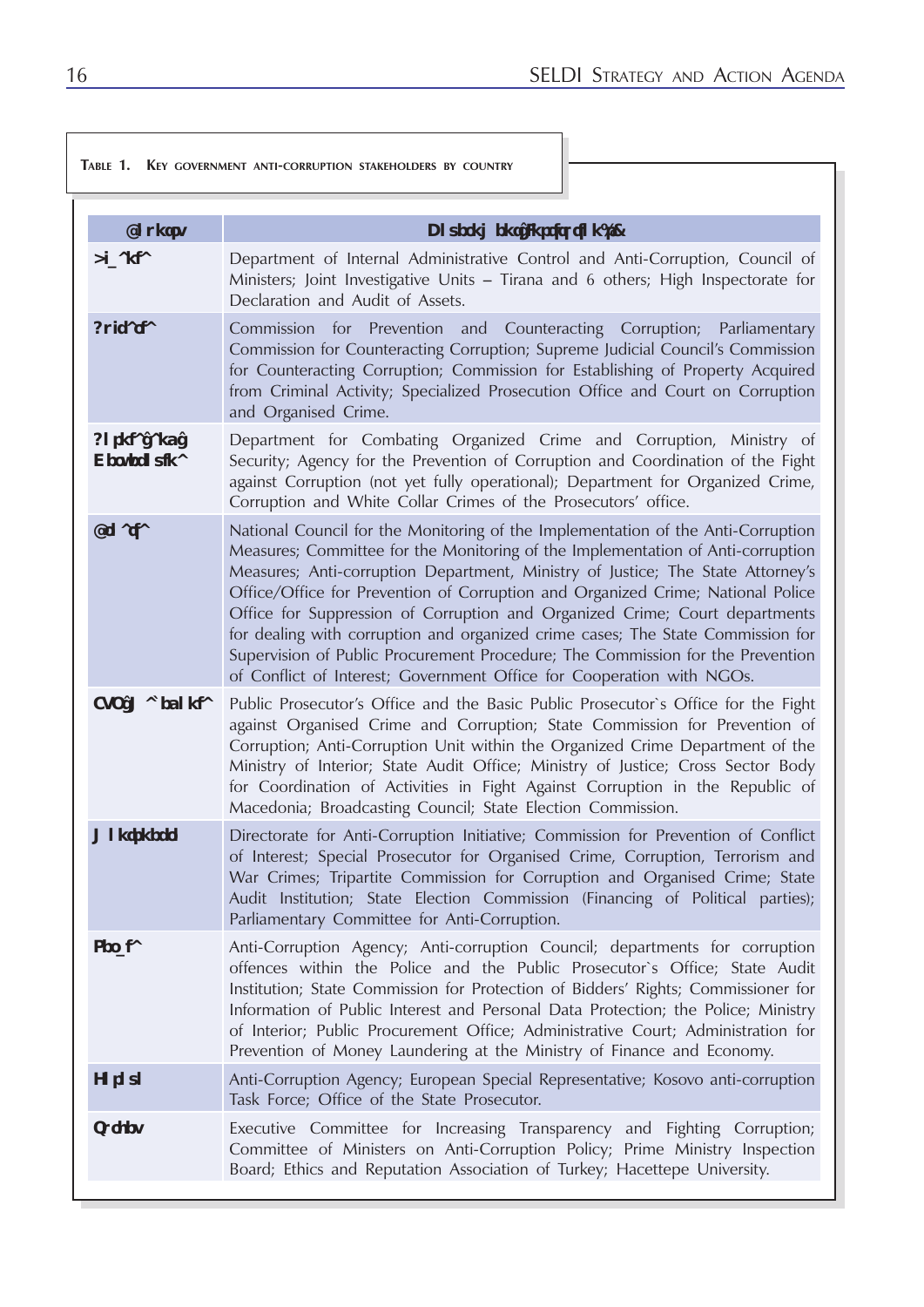## **9. Synergies with Other EU and International Initiatives**

The SELDI *Strategy and Action Plan* seeks synergies with a number of other EU bodies and initiatives in the area of anticorruption such as:

- **•** Anticorruption Policies Revisited: Global Trends and European Responses to the Challenge of Corruption (ANTICORRP), the largest yet research project funded under the EU's Seventh Framework Programme for research;
- **•** DG Home Affairs, DG Justice, European Anti-Fraud Office (OLAF), European Agency for the Management of Operational Cooperation at the External Borders of the Member States of the European Union (FRONTEX) and initiatives to implement the *Stockholm Programme* and *Action Plan* e.g. EU Group of Experts on Corruption, etc.;
- **•** Additional synergies might be sought with the Council of Europe's Strategy for Innovation and Good Governance at Local Level and the European Label of Governance Excellence.

SELDI will identify contact persons from the EU bodies for consultations on the elaboration of the country and regional *Corruption Assessment Reports*.

SELDI will seek to involve in its activities international and European bodies and CSOs with significant influence on anti-corruption in the region will also be involved, such as: the European Commission (DG Enlargement, DG Home Affairs), the Council of Europe, OLAF, Group of States against Corruption (GRECO), UNDP and UNODC, RAI, CEI, Southeast European Cooperative Initiative (SECI), South-East European Cooperation Process (SEECP), Transparency International, the World Bank and European Bank for Reconstruction and Development (EBRD).

## 10. **ExpECTED RESULTS** AND **IMPACTS**

The *Strategy and Action Plan* are expected to produce the following **outputs and results**:

- **•** Enhanced CSO and civil society capacity to monitor, analyse and propose anticorruption and good governance measures.
- **•** Provision of corruption monitoring mechanisms and training materials, experience and knowledge for CSOs and citizens in order to empower them with statistical data and analytical information they need to state clearly the need of policy change.
- **•** Implemented *Corruption Monitoring System* and production of comparative corruption statistical data and indexes in all target countries.
- **•** Country specific *Corruption Assessment Reports* and *Regional Anti-Corruption Report*, including review of anti-corruption strategies; assessment of the implemented policies; inventory of best practices; policy recommendations.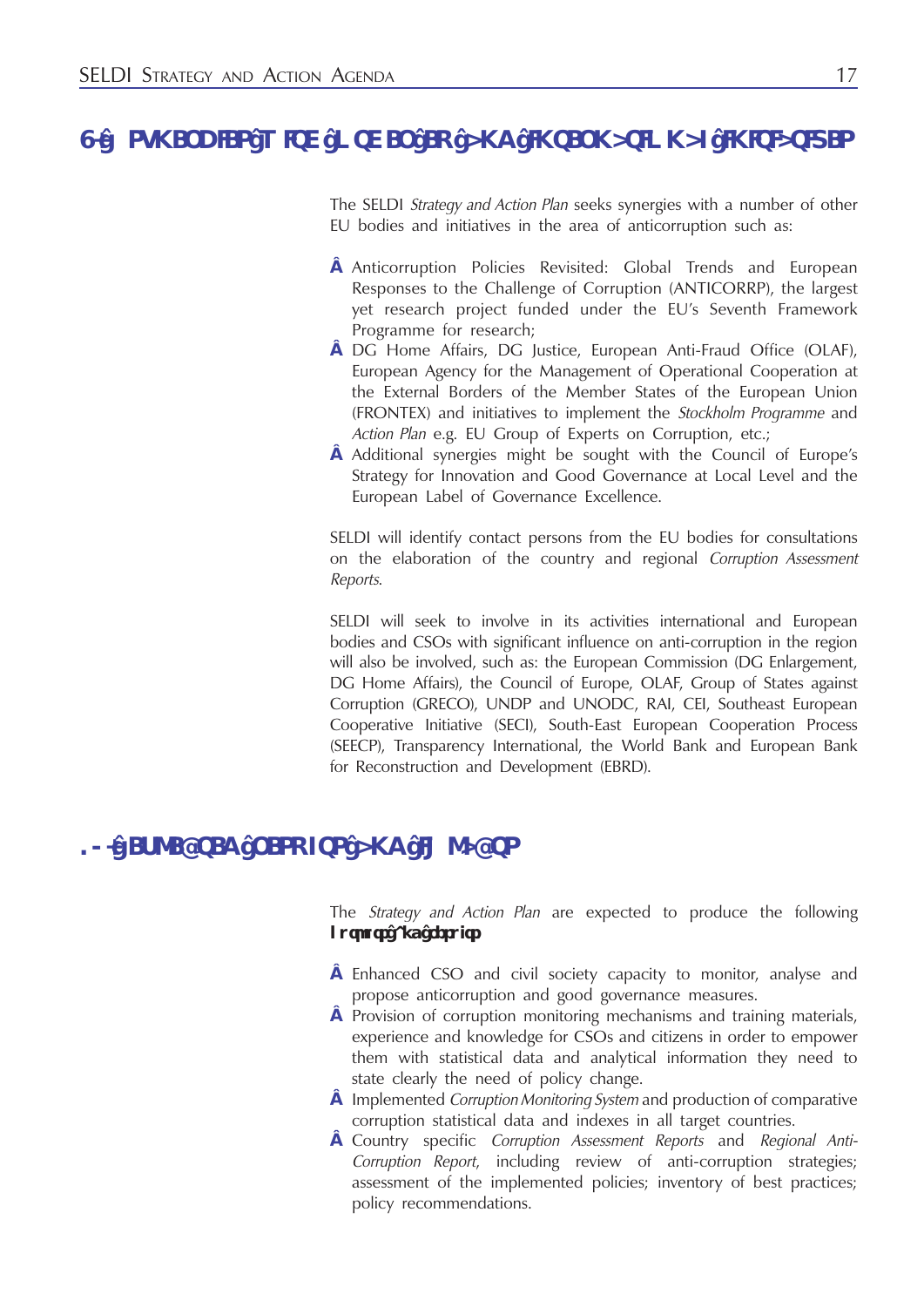- **•** Launch of a regional joint internship between the CSO coalition members, which will not require financial assistance from the initiative. It will be based on the established contacts between CSOs. The main concept of the programme will be the offering of joint unpaid internships at the CSOs in SELDI that can be held in more than one country or institution.
- **•** Put the transparency, good governance and corruption issue on the policy agenda in Southeast Europe and initiated change in the attitudes of societies in the region towards decreasing the tolerance of corruption through public advocacy and awareness campaign.
- **•** Government institutions will recognise the importance and value of civil society participation in the reform processes on good governance and anti-corruption. This result will be achieved through monitoring, research excellence and advocacy. Governments tend to recognise excellence and reckon with it in particular when it comes from diversified CSO networks, capable of leveraging their resources internationally such as SELDI.

The action is expected to achieve the following **impact**:

- **•** Provide CSOs with appropriate methodology and training and thus empower the wider CSO community (at least 60 CSOs) and citizens with statistical data and analytical information they need to state clearly the need for policy change in the area of good governance and anticorruption.
- **•** Enhance the civil society capacity to monitor, analyse and propose transparency and good governance measures through producing state of the art policy reports: a *SELDI Strategy and Action Agenda*, a *Regional Anti-Corruption Report* and nine national *Corruption Assessment Reports*; having them endorsed by the national governments; and agreeing with the governments to implement at least five specific anti-corruption measures (e.g. legislation, codes of conduct, etc.).
- **•** Create a virtual regional good governance and anti-corruption think and action tank, which has been recognised through letters of endorsement by governments in the region, by the European Commission and by other regional public stakeholders.
- **•** Put the corruption issue on the policy agenda in SEE; reduce susceptibility and increase intolerance to corruption in the region;
- **•** Increase the publication quality and activity of the media on this issue; help mount at least four regional corruption investigation reports.
- **•** Initiate a change in the attitudes of the society and decrease the tolerance of corruption, which would lower the corruption pressure; target to contribute to the reduction in the average regional values of corruption pressure and corruption victimisation by at least 10 %.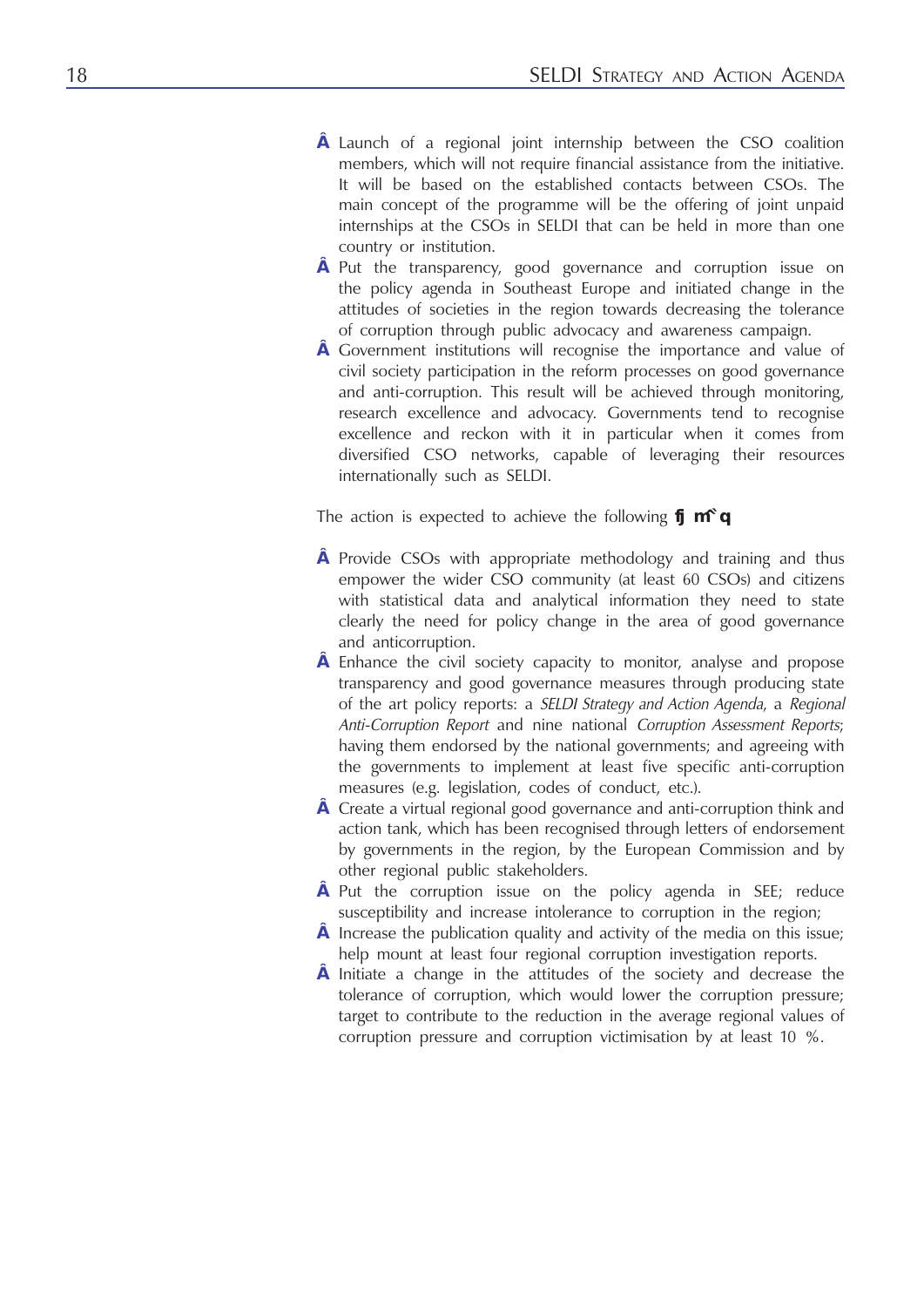## **11. Sustainability**

SELDI activities are already a continuation of two previous successful initiatives, aiming at anti-corruption monitoring and advocacy. The possibility of its further extension is very high, provided that the appropriate funding is secured. The *Corruption Monitoring System* is an established methodology, used in Bulgaria for regular corruption surveys and the elaboration of annual *Corruption Assessment Reports* (published since 1999). The same methodology was applied in 2001 and 2002 in the countries of Southeast Europe. The current initiative has very high chances for achieving a multiplier effect as it will feed into the piloting of the EU Anti-Corruption Report in 2013. The latter is likely to use similar metrics and analysis, which will allow better integrating of the results of the current action into it. Moreover so, that all countries beneficiaries to the action have firm EU accession prospects. The use of the same methodology for this round of corruption monitoring in 2013 – 2014 as in 2001 – 2002 in SEE ensures the **comparability of results**, identification of **trends**, and assessing the **policy impact** of the applied anti-corruption measures. Another venue for multiplier effects will be sought through the involvement of RAI, which can make SELDI an important regional platform for anti-corruption monitoring, analysis and advocacy.

The results will be disseminated through a number of channels to ensure the highest possible impact: events, targeted mailing of policy reports, the SELDI web site, the web sites and dissemination networks of the CSO coalition members, etc.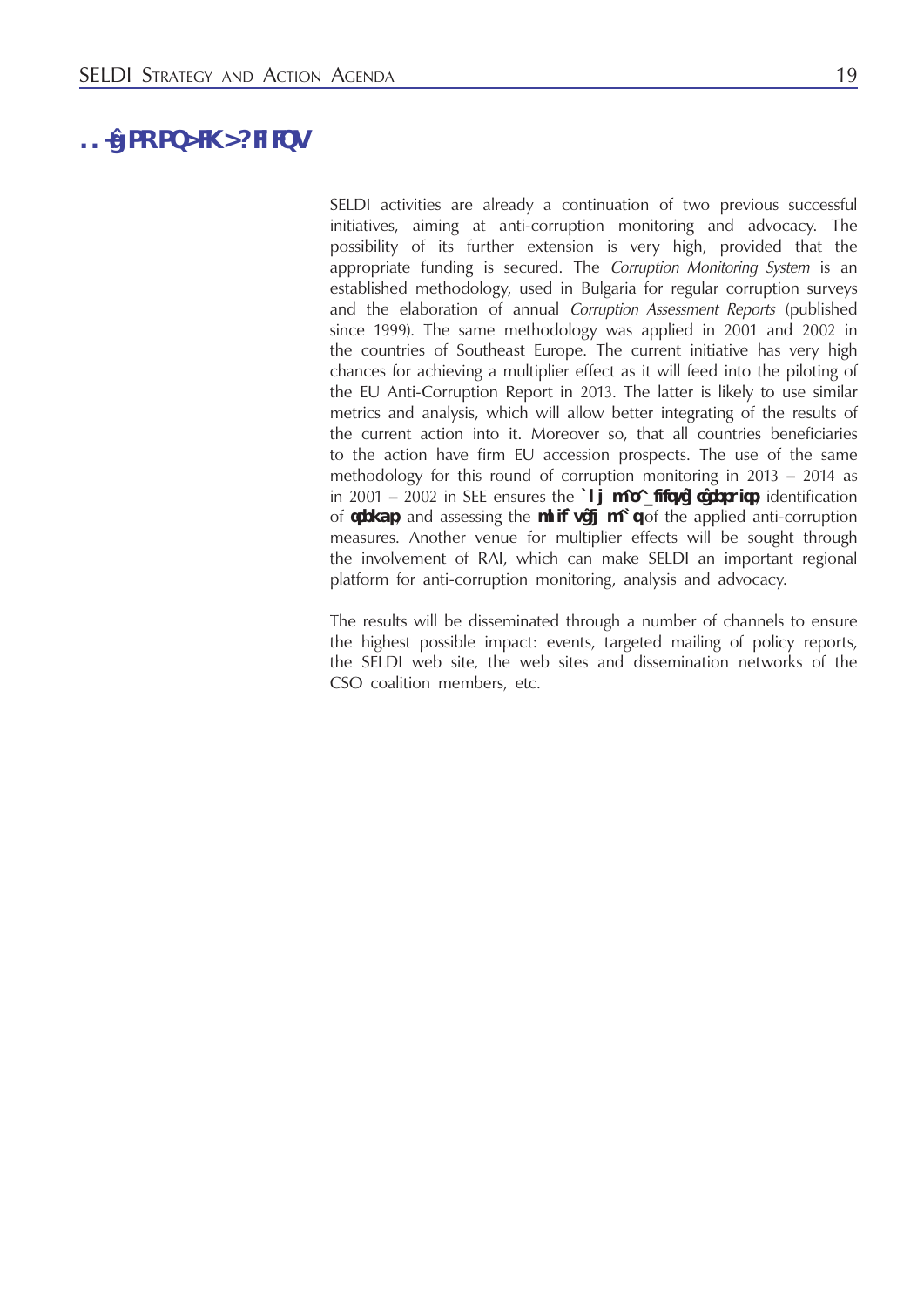## **Annex 1. SELDI Founding Members**

## **Secretariat**



Center for the Study of Democracy (CSD), Bulgaria, Non profit organisation

Website: www.csd.bg

## **SELDI** members



Albanian Center for Economic Research (ACER), Albania, Non profit organisation

Website: http://www.acer.org.al/

House of Europe (HoE), Albania, Non profit organisation

Website: www.houseofeurope.org



★★<sub>★★★</sub> **HOUSE** of EUROPE





Center for Investigative Reporting (CIN), Bosnia and Herzegovina, Association of citizens (equivalent to NGO)

Website: www.cin.ba

Partnership for Social Development (PSD), Croatia, Non profit making, nongovernmental organisation

Website: www.psd.hr

INSTITUTI RIINVEST, Kosovo, Non Profit Organisation

Website: www.riinvestinstitute.org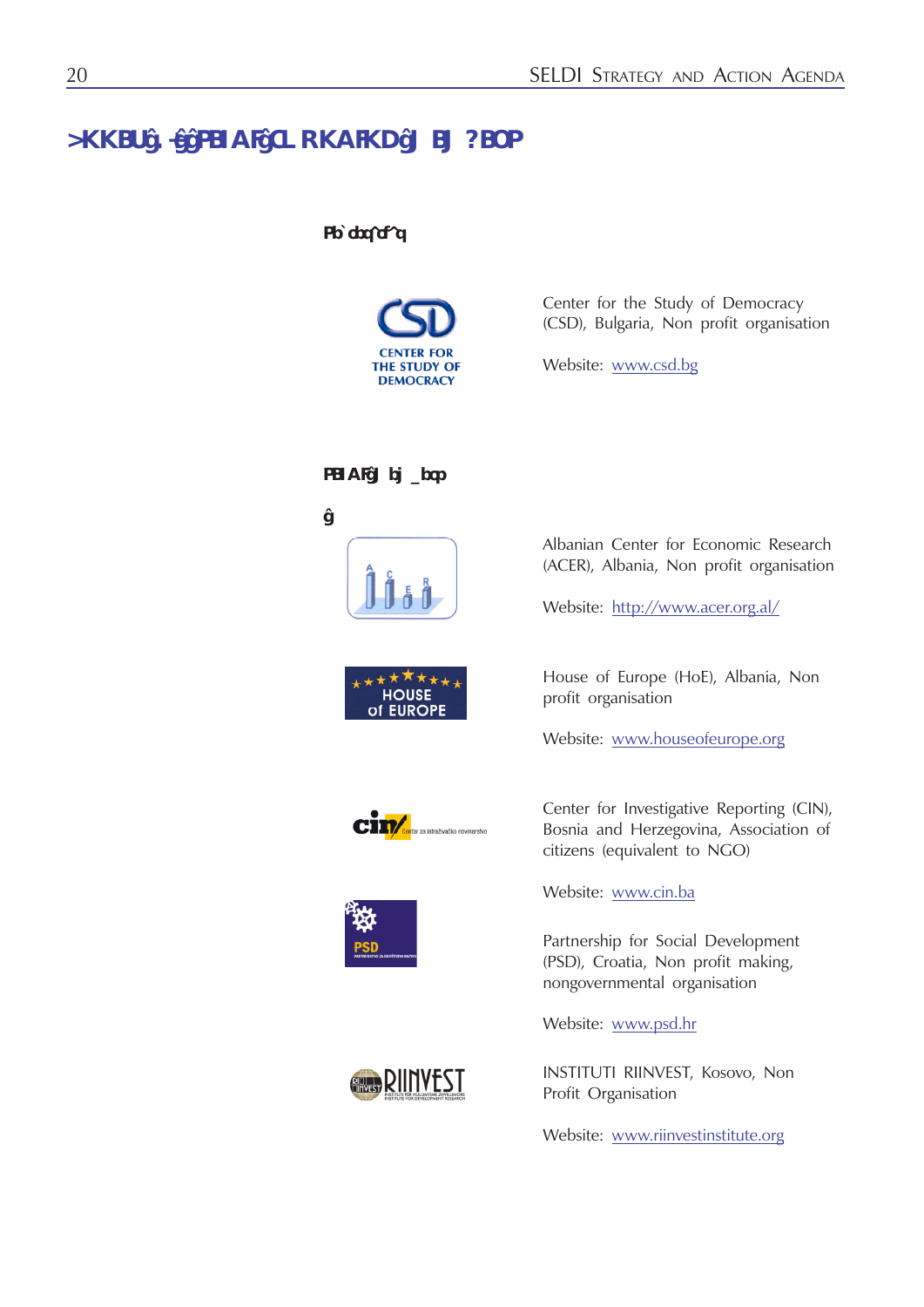

"Syri i Vizionit", Kosovo, non profit making organization (NGO)

Website: www.syriivizionit.org



Macedonian Center for International Cooperation (MCIC), Republic of Macedonia, Foundation (civil society organisation)

Website: www.mcms.mk

**IDSCS** | Institute for |

OHRID **INSTITUTE** FOR ECONOMIC STRATECIES AND INTERNATIONAL AFFAIRS

CENTAR ZA<br>DEMOKRATSKU<br>FRANZICIJU

institut alternativa

**CLDS** 

Institute for Democracy 'Societas Civilis' Skopje (IDSCS), Republic of Macedonia, Association of citizens

Website: www.idscs.org.mk

Ohrid Institute for Economic Strategies and International Affairs, Republic of Macedonia, Association of citizens

Website: www.oi.org.mk

Center for Democratic Transition, Montenegro, Non-governmental organisation

Website: www.cdtmn.org

Institute Alternative, Montenegro, Nongovernmental organisation (association)

Website: www.institut-alternativa.org

Center for Liberal-Democratic Studies (CLDS), Serbia, Non-governmental organisation

Website: www.clds.rs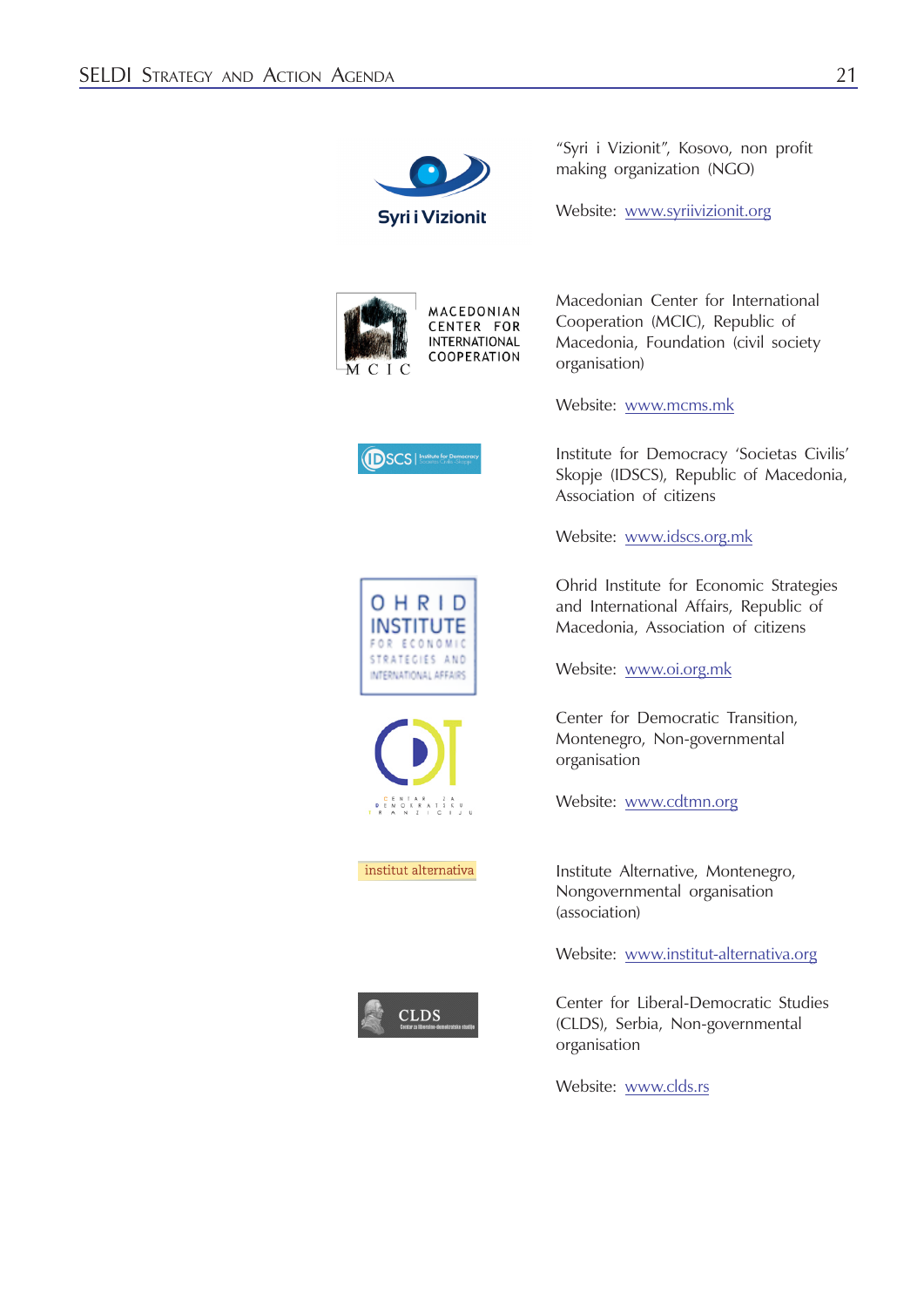



Forum of Civic Action FORCA Pozega, Serbia, Non profit organisation

Website: www.forca.rs

Turkish Economic and Social Studies Foundation, Turkey, Non-governmental organisation

Website: www.tesev.org.tr

## **Associates**



Regional Anticorruption Initiative (RAI) Secretariat, Bosnia and Herzegovina, Legal entity with diplomatic status

Website: www.rai-see.org



Kosovo Law Institute (KLI), Kosovo, Not for profit non-governmental organisation

Website: http://www.kli-ks.org/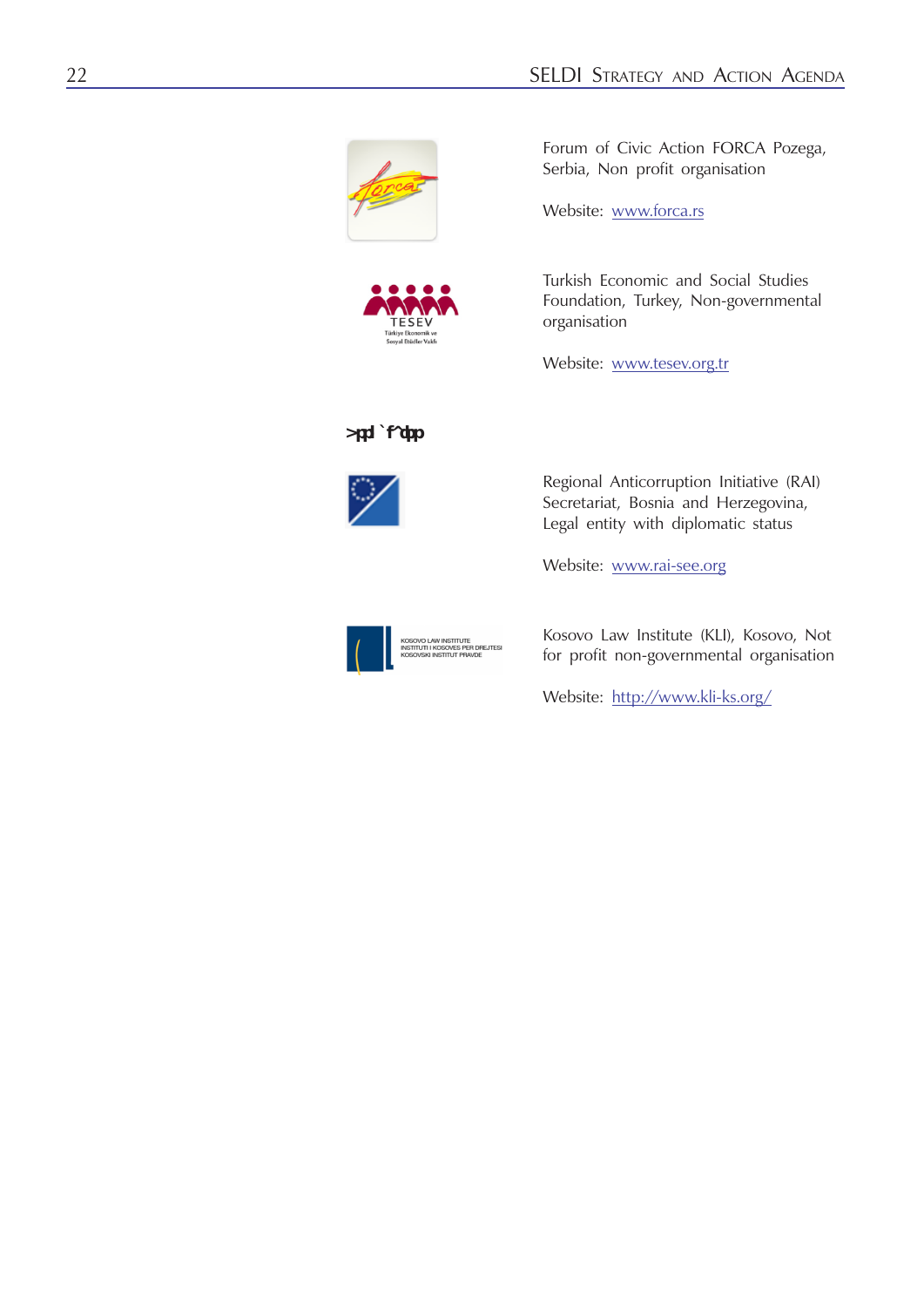## **Annex 2. The Corruption Monitoring System**

The data for the SELDI national *Corruption Assessment Reports* and the *Regional Anticorruption Report* for Southeast Europe will be collected via field surveys using face-to-face interviews with households in accordance with the **methodology of the** *Corruption Monitoring System*. For the sampling procedure, the most recent estimates of the population in each country will be used. As a general rule SELDI will use for the survey a two-stage, stratified, random sample, taking into consideration the settlement type and the geographic and economic regions classifications. The sampling procedure will be designed after the Regional Corruption Monitoring surveys carried out by SELDI in 2001 and 2002 in several countries in Southeast Europe. The total sample size per country will be 1,000 respondents. The survey method will remain unchanged for both the 2001/2002 and the 2013/2014 surveys.

#### **Background**

The Corruption Monitoring System (CMS) was introduced by the Center for the Study of Democracy in 1998, and incorporates **a system of empirical studies and analytical reports**. The main objective of the CMS is to periodically present information, which would enable conclusions about the scope of corruption in a country and the related public attitudes, assessments, and expectations.

The basic functions of the CMS are related to its major output – the Corruption Indexes. The Corruption Indexes are based on surveys included in the CMS and summarise the most important corruption indicators to evaluate/measure the level of proliferation of corrupt practices in different social spheres.

The CMS is based on national representative surveys of the population aged 18 and over. Information is collected on the following main issues:

- **•** Public attitudes towards corruption;
- **•** Identification of different types of corrupt behaviour;
- **•** Personal experience and involvement of the respondents in corrupt practices;
- Levels and scope of corruption;
- **•** Spread of corruption among different occupational groups and in the public institutions;
- **•** Corruption-related expectations, etc.

#### **Theoretical Underpinning of Corruption Indexes**

The corruption indexes are a system of synthetic indicators, which present the results from the quantitative surveys of the CMS in a summarised form. The main objective in constructing the corruption indexes is to reduce the multidimensionality of corruption, as a social phenomenon, to a limited set of synthetic indicators. The advantages of such an approach are at least the following: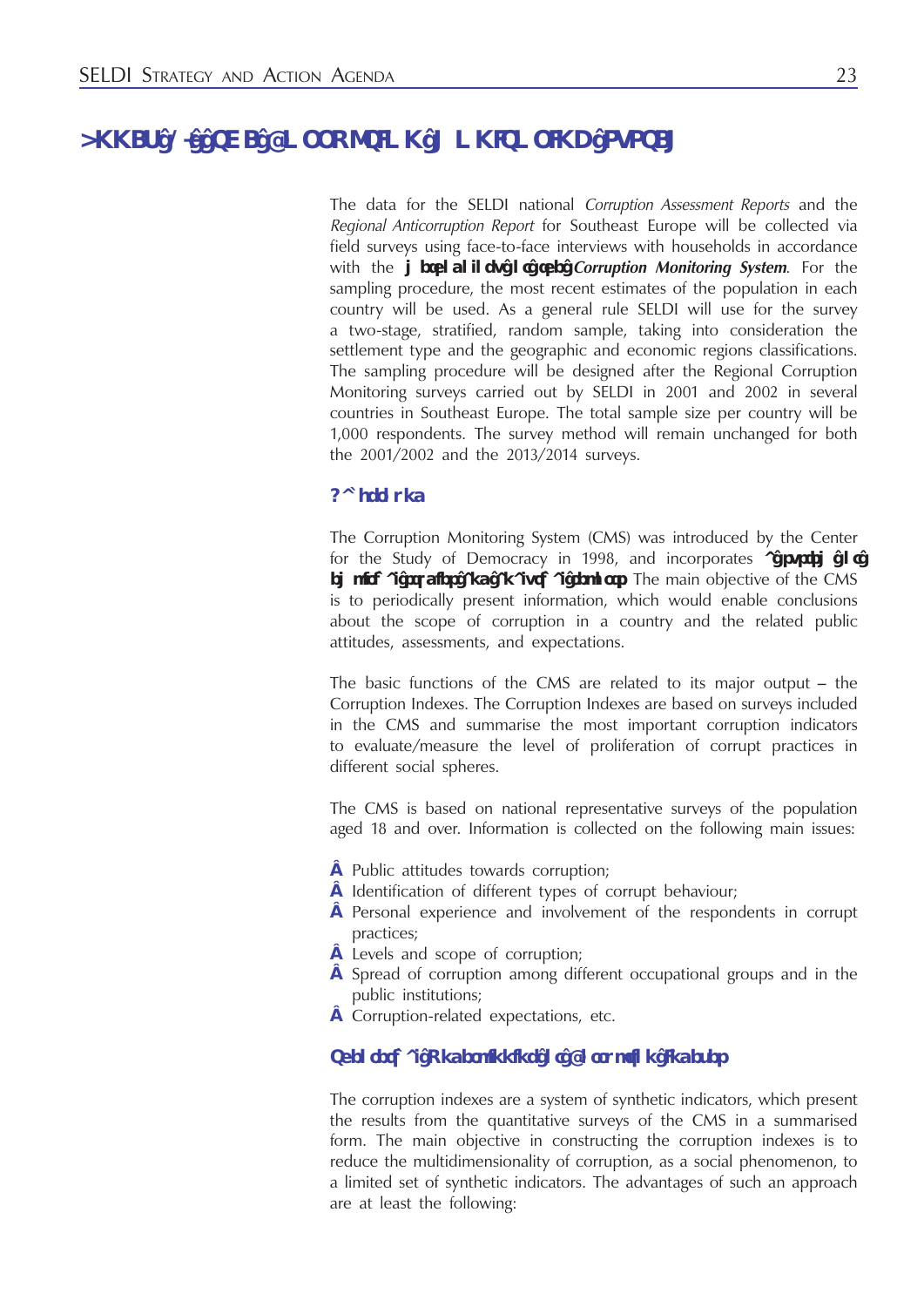- **•** synthetic indicators (corruption indexes) facilitate public presentation of the results, thus making analysis easier to perceive;
- **•** the use of synthetic indicators is a prerequisite for establishing time series and, thus, for analysing and assessing change.

The **four types of corruption indexes** are based on a relatively simple theoretical reconstruction of the elements of social action:

- **•** social action has its specific prerequisites, among which the more important are: social actors' attitudes, internalised values, and the way actors perceive their social environment;
- **•** social action itself presupposes a specific interrelationship of actors, in which they exchange the resources they possess in order to achieve a specific objective;
- **•** results from these actions include certain specific characteristics: 1) they change or preserve the initial (pre-action) prerequisites; and 2) they leave a specific "trace" in the social environment (change or preserve its structural components);
- **•** the fulfilment or non-fulfilment of the objectives generates expectations among actors about the character and the structure of social action in its subsequent cycle. Based on these expectations, each actor constructs or changes his/her behavioural strategy.

Applied to corruption, this model of social action could be reduced to several basic components.

| TABLE 2. BASIC COMPONENTS OF CORRUPTION BEHAVIOUR                        |                                                                                                                                                                                                                                                                                                                |  |  |  |  |  |  |
|--------------------------------------------------------------------------|----------------------------------------------------------------------------------------------------------------------------------------------------------------------------------------------------------------------------------------------------------------------------------------------------------------|--|--|--|--|--|--|
|                                                                          |                                                                                                                                                                                                                                                                                                                |  |  |  |  |  |  |
|                                                                          |                                                                                                                                                                                                                                                                                                                |  |  |  |  |  |  |
| Action<br><b>Components of Corruption Behaviour</b><br><b>Components</b> |                                                                                                                                                                                                                                                                                                                |  |  |  |  |  |  |
|                                                                          | Attitudes towards corruption                                                                                                                                                                                                                                                                                   |  |  |  |  |  |  |
| Action<br>Prerequisites                                                  | Include the identification of corruption as a social phenomenon, the assessment<br>of its normative (value) permissibility, and the degree of willingness to override<br>the norms of legitimate social behaviour.                                                                                             |  |  |  |  |  |  |
|                                                                          | Corrupt practices                                                                                                                                                                                                                                                                                              |  |  |  |  |  |  |
| Actor Interaction                                                        | Include actors' activities in creating a pre-condition for corrupt practices<br>(i.e. exercising pressure), and the actual acts of corrupt behaviour.                                                                                                                                                          |  |  |  |  |  |  |
|                                                                          | Assessments of the magnitude of corruption                                                                                                                                                                                                                                                                     |  |  |  |  |  |  |
| <b>Action Results</b>                                                    | Include the assessment of the level of proliferation (involvement) of public<br>officials in different forms of corrupt behaviour, as well as the assessment of the<br>levels of transformation of corruption into a behavioural norm (into a socially<br>effective instrument for solving personal problems). |  |  |  |  |  |  |
|                                                                          | Assessment of the perspectives on corruption                                                                                                                                                                                                                                                                   |  |  |  |  |  |  |
| Expectations                                                             | Include assessments of the capabilities of society (i.e. its potential) to combat<br>corruption.                                                                                                                                                                                                               |  |  |  |  |  |  |
|                                                                          |                                                                                                                                                                                                                                                                                                                |  |  |  |  |  |  |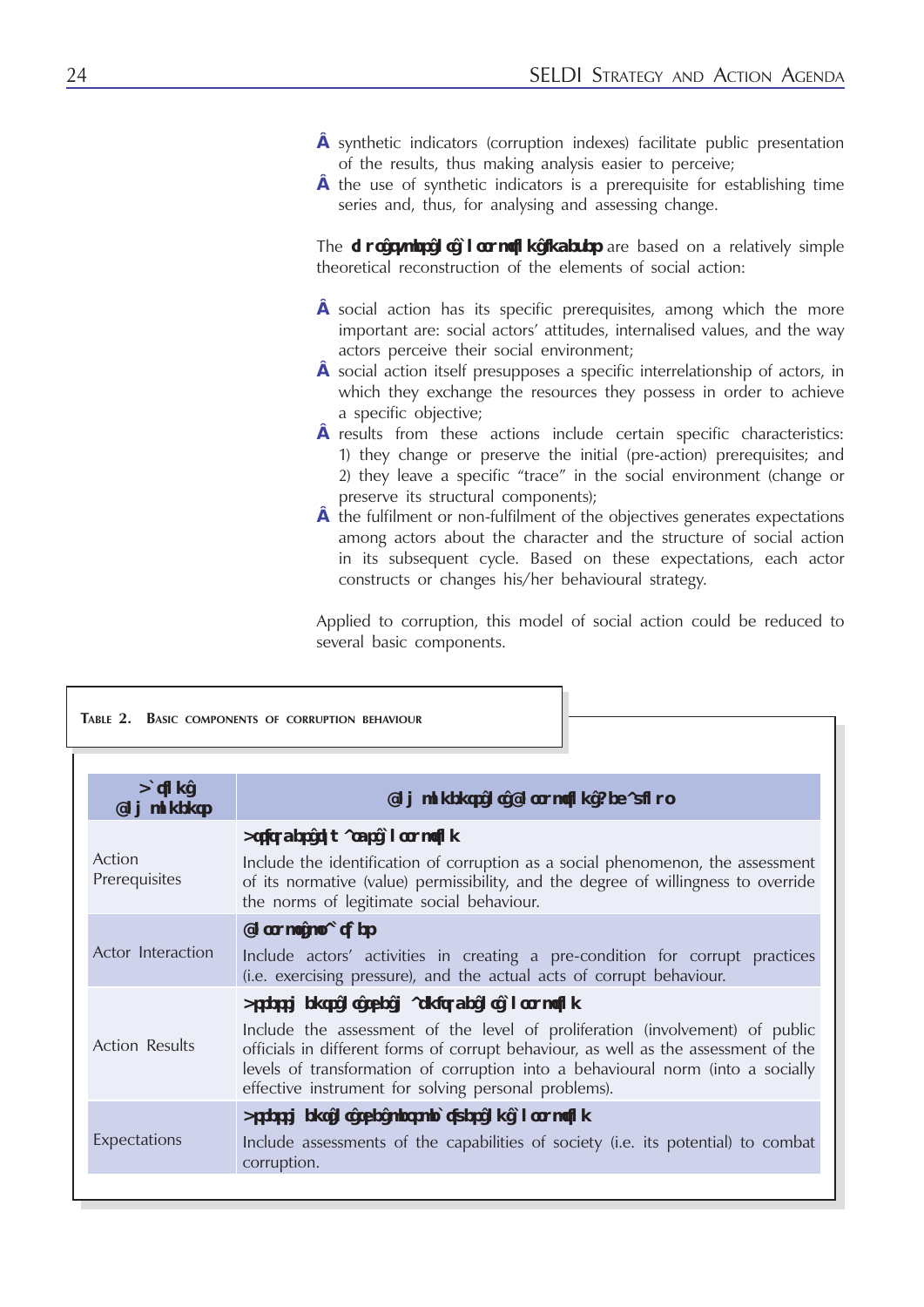It should be noted that the application of the general model of social action (even in its simplified form) to corruption (in constructing the methodology of the quantitative studies) is a subject to multiple restrictions. Therefore, the model on which the study of corrupt behavior is based, is simplified. In constructing the set of indicators that was used in reality, the objective was to use the indispensable minimum in a way that would make it possible to maintain professional standards of fieldwork.

## **Structure of Corruption Indexes**

The CMS includes four types of indexes:

#### **• Attitudes towards Corruption**

- o (Principle) Acceptability of Corruption: the index reflects the degree to which the population accepts, at a value level, certain acts of corrupt behaviour on behalf of members of Parliament and public officials.
- o Susceptibility to Corruption: this index measures the inclination to compromise on values, principles, and legality, in order to perform corrupt acts, such as giving or accepting money and/or gifts for the purpose of solving certain personal problems.
- **• Corrupt Practices**
	- o Corruption Pressure on the General Public: this index shows the degree to which the citizens are subject to a direct or indirect pressure to participate in corrupt practices with public officials. It accounts for cases, in which public officials wanted or showed they were expecting corrupt behaviour from the citizens.
	- o Personal Involvement in Acts of Corrupt Behaviour (general public): this index reflects self-confessions about cases, in which citizens have offered public officials money and/or gifts.
- **Magnitude of Corruption**
	- o Spread of Corruption: this index reflects citizens' assessment of the spread of corruption in the country. It could also be computed for specific groups of public officials and public institutions.
	- o Practical Effectiveness of Corrupt Behaviour: this index shows the extent to which citizens perceive corruption as an efficient tool for solving personal problems. It is based on the registered probability of citizens offering money and/or gifts in order to successfully resolve their problems.
- **• Expectations about the Future of Corruption**: this index reflects the expectations of the general public about the capacity of society to curb corruption in the country.

## **Interpretation of Corruption Indexes**

Corruption is a complex and multidimensional phenomenon, associated with several differing definitions. The operational definition adopted by CMS defines corruption as abuse of power (economic, political, and administrative) in the interest of personal or group gain and at the expense of the individual, specific groups or the society as a whole. This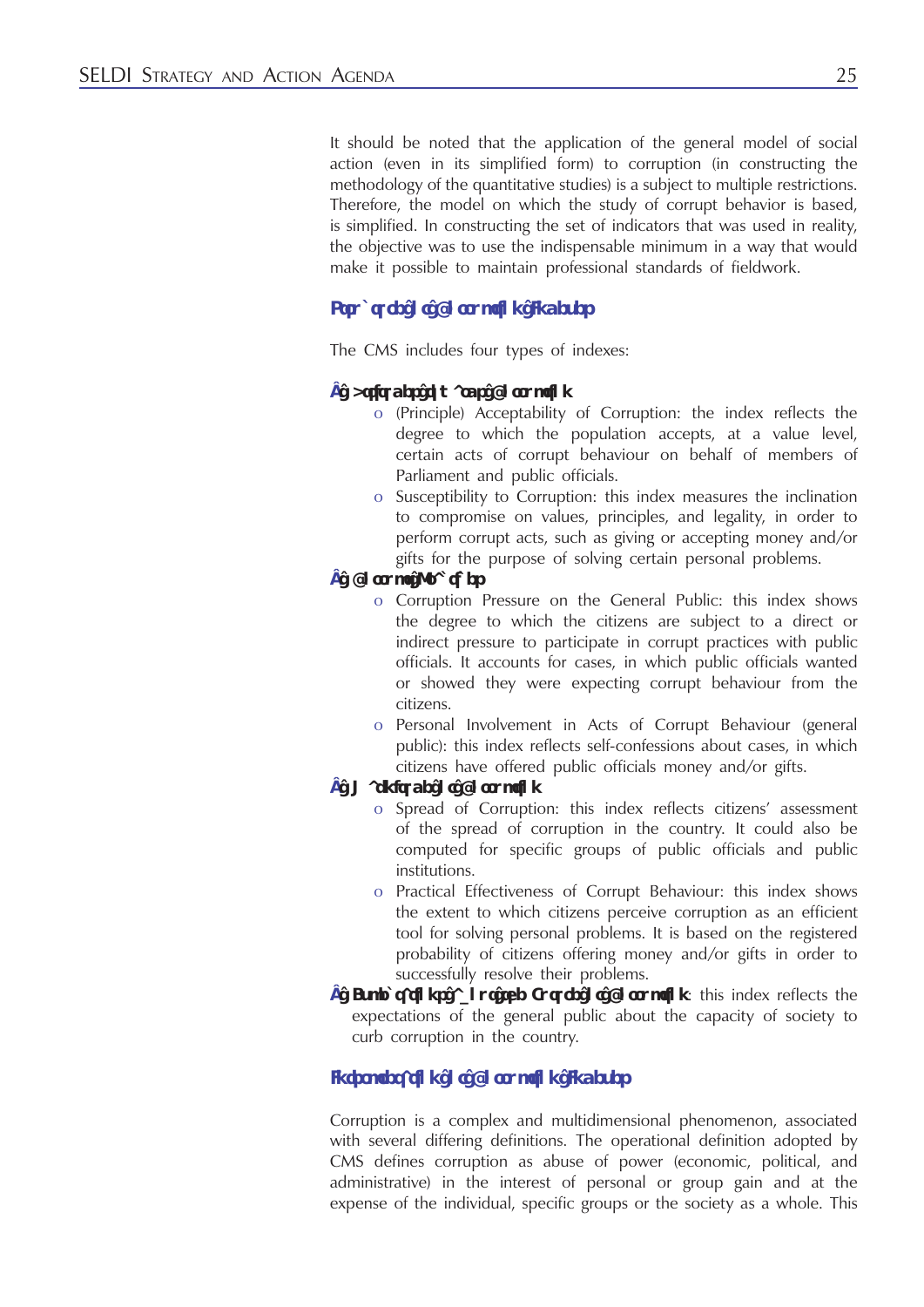rather broad definition is warranted by the character of the phenomenon itself, as well as by wide-scope initiatives against corruption on a national and international level (including both citizens' and governments').

The reproduction of corruption presupposes the existence of four necessary components: 1) state/public officials; 2) discretionary power; 3) abuse of public power; and 4) private gain for officials. Depending on the manifestations of these components, different forms, levels, spheres, and mechanisms for corruption exist.

Corruption manifests itself mainly through the interactions between the public sector, on the one side, and citizens and private business, on the other. There are two basic **types of corruption**:

- **•** grand corruption (often also referred to as "political"), which involves top state officials, politicians, and business people, and refers to the allocation of substantial resources; and
- **•** petty corruption, which usually includes lower-level public officials, and refers to the daily interactions between them and citizens and businesses (small and medium size). This second type is more widespread, and is associated with smaller payments and/or a system of favours and gifts.

Keeping in mind the specific objectives of corrupt behaviour, two specific **cases of corruption** should be considered:

- **•** First, abuse of power for private gain in cases, where officials are obliged to provide a certain service by law. This type of corruption, known as "greasing the wheels," is targeted at the faster or more expedient delivery of services, or greater safety in the resolution of problems.
- **•** A second case is when an official provides services/rights to which the citizen (business) is not entitled by law, or even services that are in a direct violation of the law.

From an economic perspective, the proliferation of corruption follows the classic market principles of supply and demand: a larger demand and a larger discretionary power of officials produce an environment that facilitates and encourages corruption. The value of the bribe depends on the expected profit or benefit. In this respect, corrupt behaviour could be regarded as mutually beneficial economic transactions. However, these transactions eliminate the rules of competition and the legal regulations, and thus distort market principles and criteria for efficient economic action and decision-making.

The definition of corruption as a negative social phenomenon allows several assumptions to be made, as regards the interpretation of the indicators included in the CMS:

**•** In an ideal state of society (the practical absence of corruption), corruption attitudes should assume minimal values: i.e. citizens should perceive corrupt behaviour as morally inadmissible and should not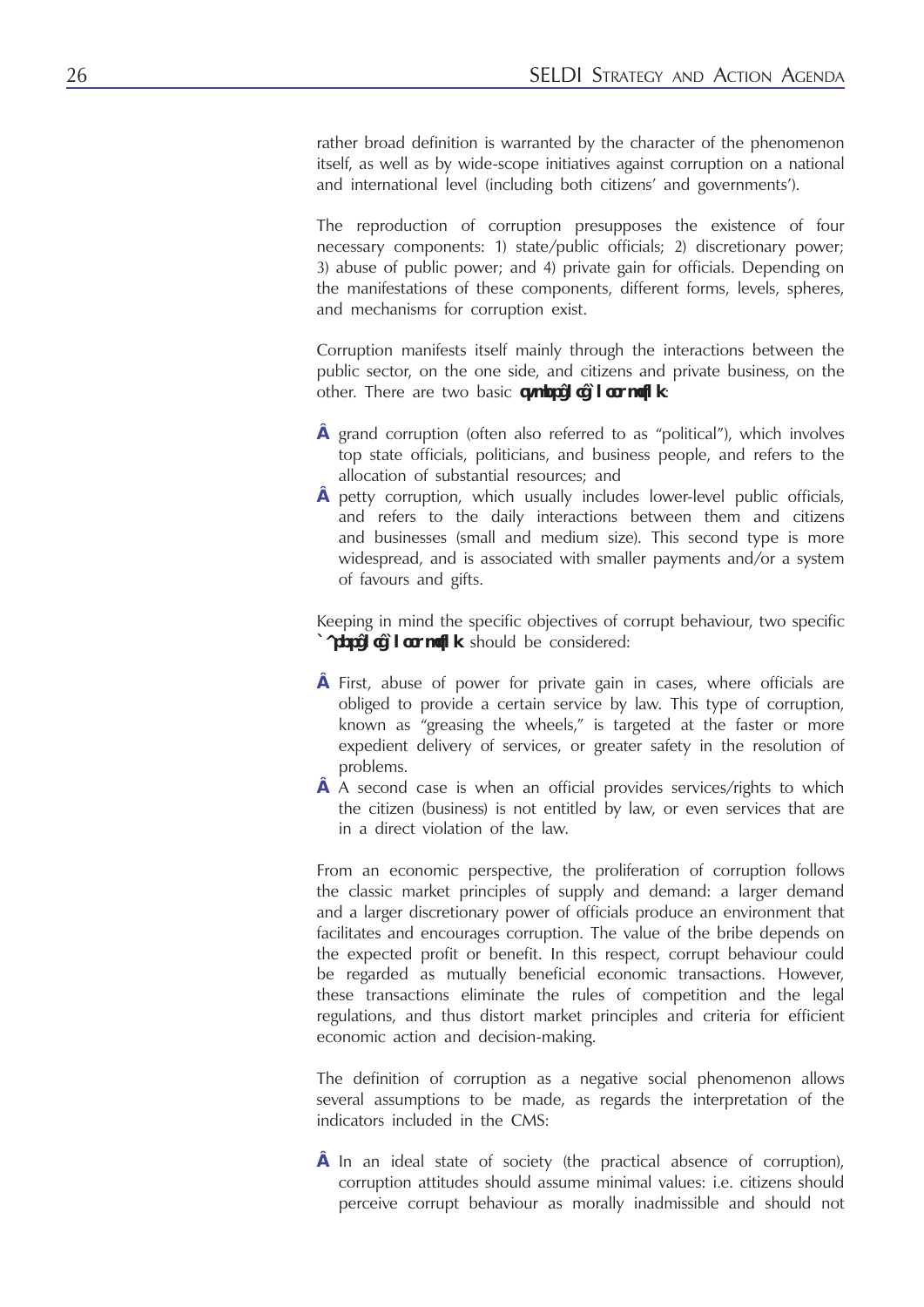be inclined to compromise their moral values. Intensity of corrupt behaviour should also be minimal, and corrupt behaviour should be rated low, as an effective problem-solving practice.

- **•** It would be logical to assume that the existence of a certain level of tolerance of corrupt behaviour (moral admissibility) would have several consequences:
	- o First, readiness to compromise would increase, as the level of tolerance increases.
	- o Second, the frequency of practical acts of corruption would also increase with the level of tolerance (due to the "natural intensity" of social conformity).
	- o Third, in cases when the frequency of corrupt behaviour surpasses the level of "single isolated cases" it is likely that assessments of the pervasiveness of corruption would substantially surpass the frequency of practical acts of corrupt behaviour (only one case of "taking a bribe" would be sufficient to socially label an official as "corrupt").
	- o Fourth, the existence of a social environment, where acts of corrupt behaviour exceed the level of "single isolated cases," is very likely to produce the perception that corruption is a normal component of the social environment. The chances of that perception being firm and widespread increase with the limited implementation of sanction mechanisms.

One of the basic theoretical assumptions for the construction of the CMS is that it is more important to **track the dynamics of corruption** in several dimensions, than to analyse its initial/current values. Because corruption has been identified as a problem for society, it would be important to assess its gravity. However, it is more important to know its dynamics: i.e. whether corruption is evolving in a positive or in negative direction in comparison to its initial baseline values.

Corruption indexes provide an approximation about the scope and aspects of corruption based on the assessments of citizens and public officials. These assessments are the starting point for their practical behaviour and the way they perceive their social environment. Corruption indexes could not be a base for making direct conclusions about the exact level of proliferation of corrupt practices.

As the index of personal involvement in corrupt practices is based on the anonymous admissions of respondents, it comes closest to indicating the "level of proliferation of corruption." Also, to a certain extent, the specific legal characteristics of corruption (that both sides act illegally) make this index one of a few actual measures of **the real level of proliferation of corruption.** In comparison with the information available from law enforcement institutions in SEE region, the accuracy level of empirical survey estimates of the realities of corruption is substantially higher.